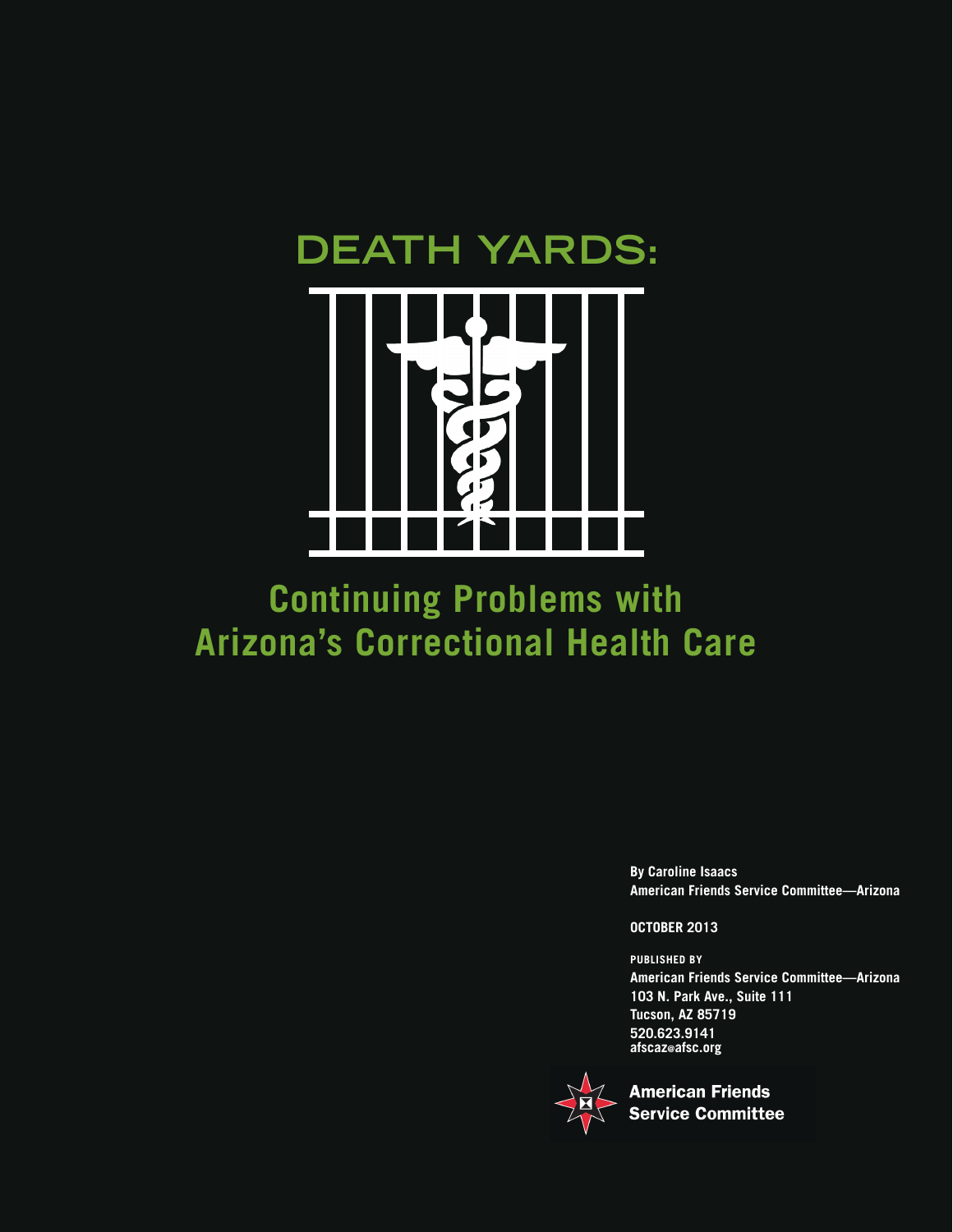**Death Yards: Continuing Problems with Arizona's Correctional Health Care** By Caroline Isaacs

#### **OCTOBER 2013**

PUBLISHED BY American Friends Service Committee—Arizona 103 N. Park Ave., Suite 111 Tucson, AZ 85719

520.623.9141 afscaz@afsc.org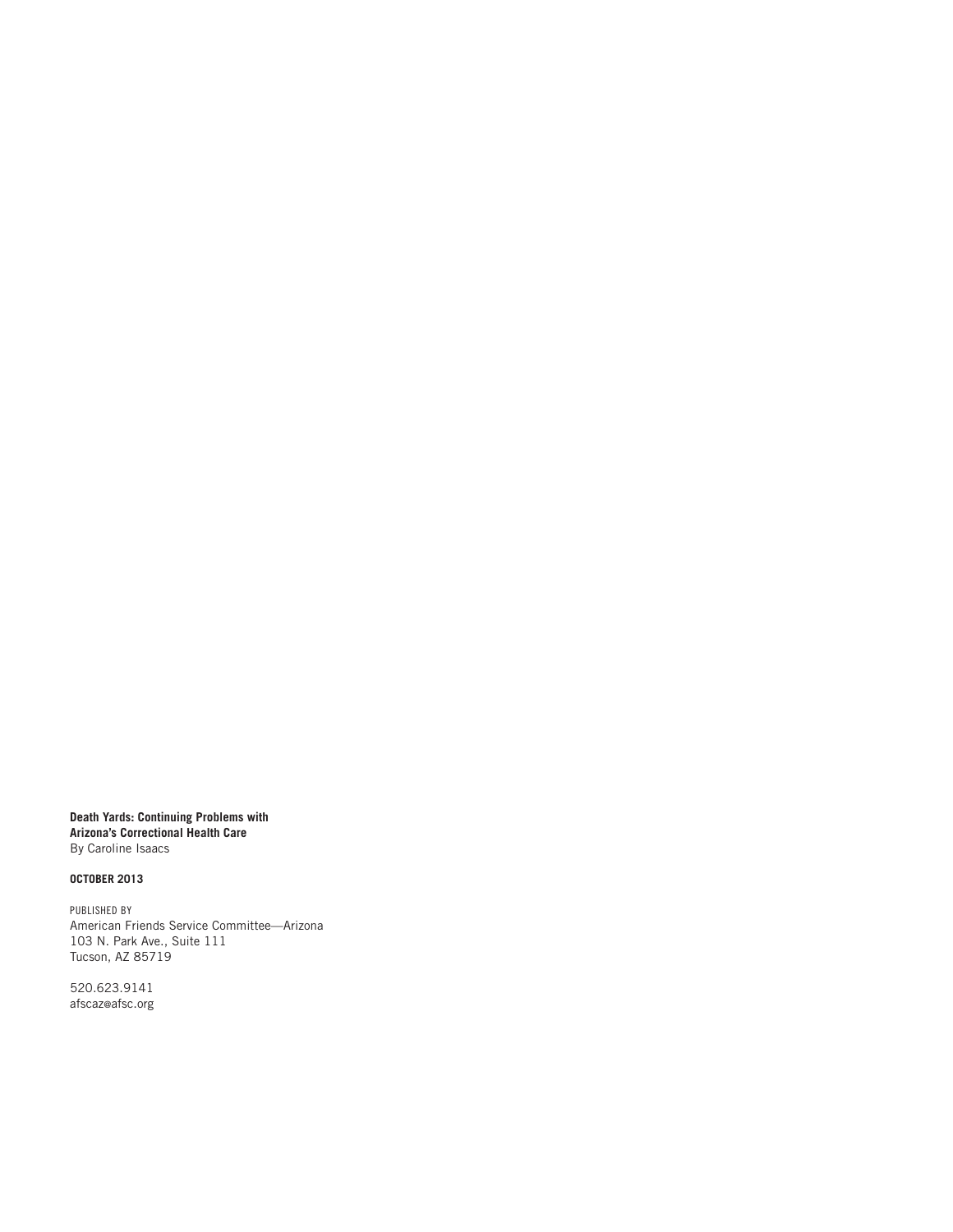#### **Acknowledgements**

This document is dedicated to those who have died in prison, in the hopes that their stories will lead to change.

AFSC would like to thank the imprisoned men and women, formerly incarcerated people, and their family members who contributed to this report. Their courage, resilience, and hope is a testament to the inherent worth and dignity of all people.

Our thanks also to the interns and volunteers who helped us with prisoner correspondence, advocacy, and data collection: Victoria Perez, Rosemary Solarez, and Ed Hunt. We are also grateful to our allies in this work, for sharing their correspondence and documentation for this report: Arizona Prison Watch and the Faith Lutheran Prison Ministry Program.

©2013 American Friends Service Committee. Permission is granted to reproduce this material for noncommercial educational use, provided such use credits the authors and AFSC.

Printed copies are available from the AFSC–Arizona office. It is also available in downloadable (PDF) format at www.afsc.org/prisonhealth.

PUBLISHED BY American Friends Service Committee—Arizona 103 N. Park Ave., Suite 111 Tucson, AZ 85719 520.623.9141 afscaz@afsc.org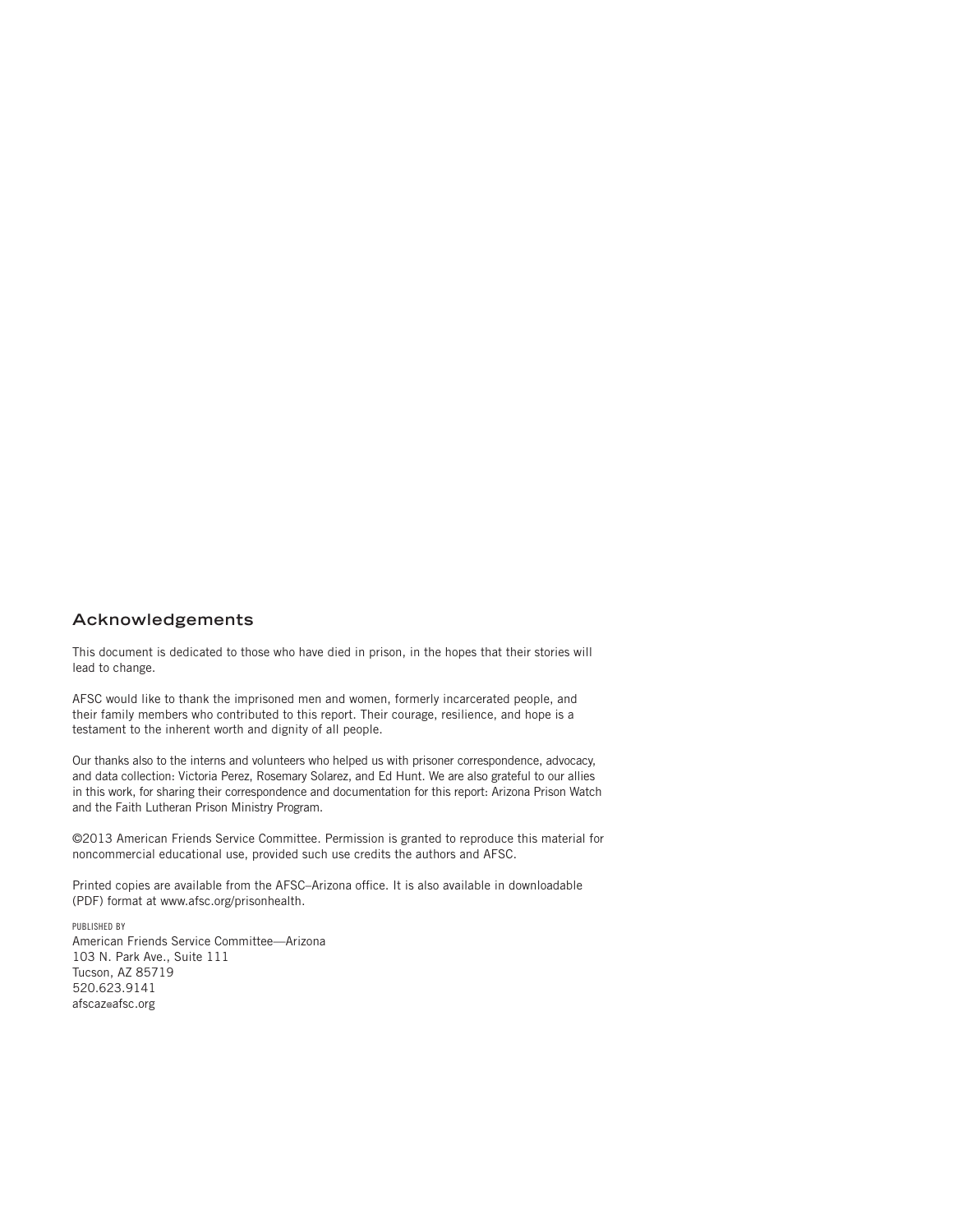# **Table of Contents**

| ı.  | <b>Executive Summary</b>                                | 4  |
|-----|---------------------------------------------------------|----|
| II. | Background                                              | 6  |
|     | A. Parsons v. Ryan                                      | 6  |
|     | B. Privatization of Correctional Medical Care           | 7  |
| Ш.  | Continued Problems with Medical Care in Arizona Prisons | 13 |
| IV. | Case Studies                                            | 17 |
|     | A. Delays and Denials                                   | 17 |
|     | <b>B.</b> Emergency Treatment                           | 19 |
|     | C. Medications                                          | 21 |
|     | D. Staffing Shortages                                   | 23 |
|     | E. Inadequate Care                                      | 24 |
|     | F. Chronic Diseases and Infectious Disease              | 25 |
|     | G. Specialty Care                                       | 26 |
|     | H. Mental Health                                        | 27 |
| V.  | <b>Conclusions and Recommendations</b>                  | 30 |
| VI. | Appendix                                                | 33 |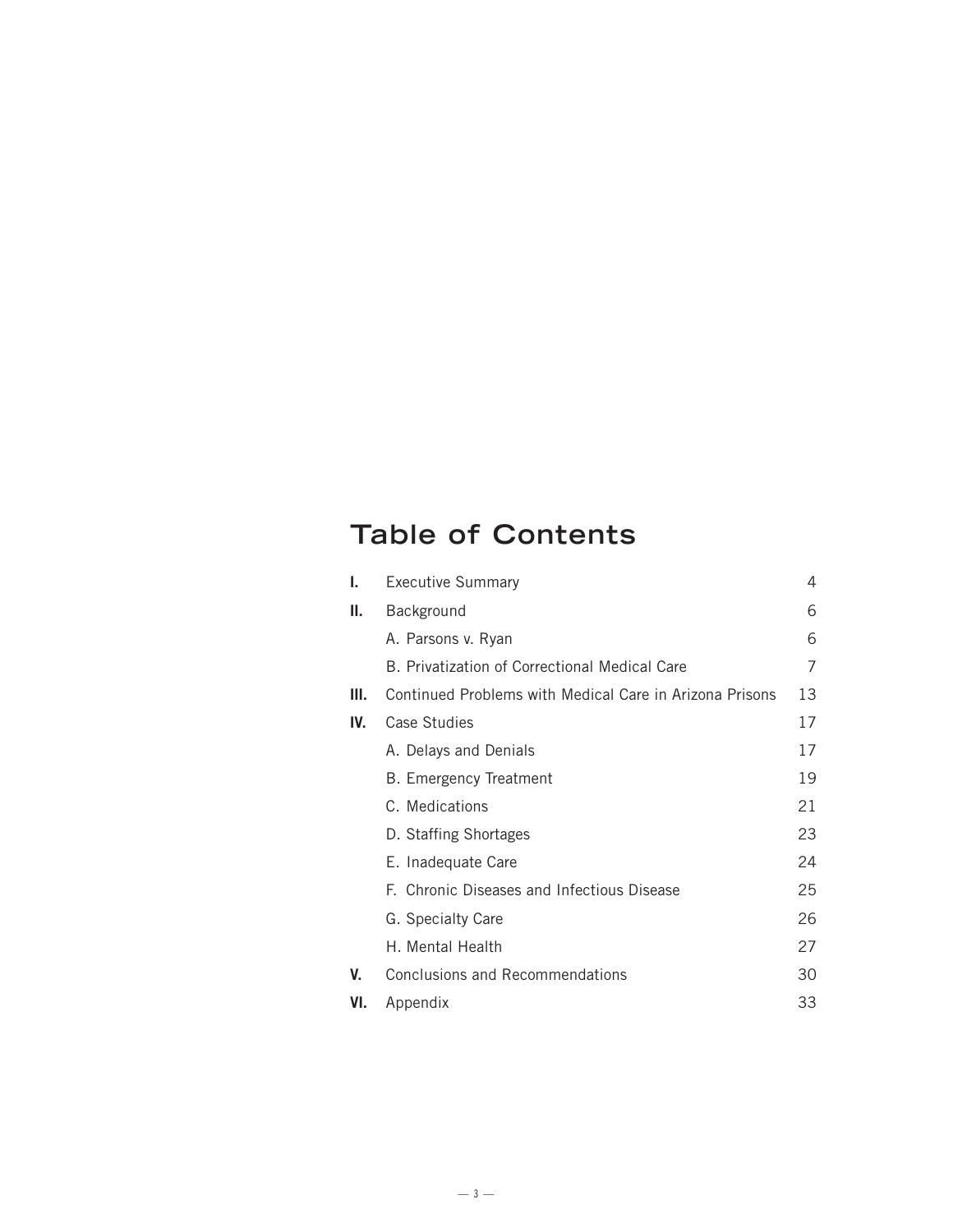# **Executive Summary**

On March 6, 2012, the American Civil Liberties Union (ACLU) filed suit against the Arizona Department of Corrections (ADC) charging that prisoners in the custody of the Arizona Department of Corrections receive such grossly inadequate medical, mental health and dental care that they are in grave danger of suffering serious and preventable injury, amputation, disfigurement and premature death.

This class action lawsuit has the potential to force the state of Arizona to improve its prison medical care. But legal battles are long and costly. The state is fighting tooth and nail, including an upcoming challenge to the suit's class action status. The final resolution will likely take years.

But what has changed in the day-to-day provision of medical care to prisoners in Arizona? Have conditions improved in light of the charges brought by the suit? Has the transition in management of the medical care from one for-profit corporate contractor (Wexford) to another (Corizon) addressed any of the previous health care lapses?

Sadly, the answer appears to be no. Correspondence from prisoners; analysis of medical records, autopsy reports, and investigations; and interviews with anonymous prison staff and outside experts indicate that, if anything, things have gotten worse.

#### **MAJOR FINDINGS**

- 1. **The same problems**—delays and denials of care, lack of timely emergency treatment, failure to provide medication and medical devices, low staffing levels, failure to provide care and protection from infectious disease, denial of specialty care and referrals, and insufficient mental health treatment—**have continued and, arguably, worsened under Corizon**. These problems are not isolated to one or two units, but clearly represent system-wide dysfunction. This report contains 14 specific case studies to illustrate these issues.
- 2. **There have been 50 deaths** in Arizona Department of Corrections custody in just the first eight months of 2013. That is a dramatic increase from previous years. The *Arizona Republic* reported 37 deaths in 2011 and 2012 combined.
- 3. **There were eight suicides** in the first eight months of 2013. The majority (5) occurred in maximum security units.
- 4. **One contributing factor appears to be the process of privatization** of medical services. Delays and a reissue of the RFP made the process drag out for over two years. In the meantime, medical staffing levels plummeted and health care spending in prisons dropped by nearly \$30 million. The hasty departure of Wexford, followed by the award of the contract to Corizon created additional upheaval, delays, and changes in staff, procedures, and medications.

These findings and the revealing case studies contained in the report are intended as a call to action for state leaders and to Arizona taxpayers. There appears to be no independent state or public oversight over the contracts, the performance of the contractor, or over the Department of Corrections.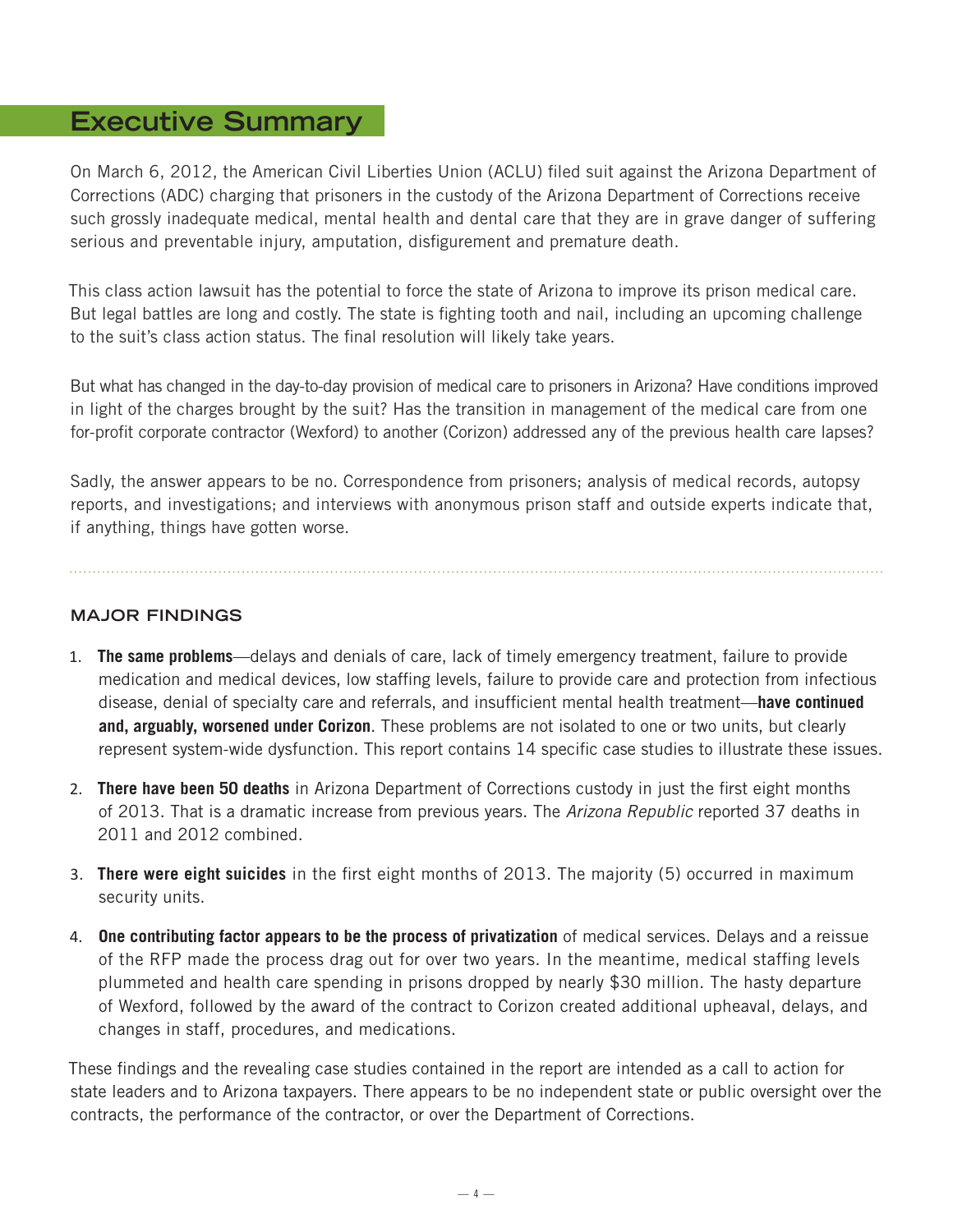The American Friends Service Committee is limited in its ability to access all the documents necessary to fully assess the scope of the problem and to identify solutions. Nevertheless, the issues documented in this report make a strong case that the situation in our state prisons has reached a crisis point and requires immediate intervention.

There is sufficient evidence to indicate that the problems are not limited to a few isolated locations, "bad apples," or individuals. They are the result of policies, organizational culture, and an operating model that prioritizes cutting costs over delivering adequate and timely care. Contracting out the medical care at ADC has resulted in more bureaucracy, less communication, and increased healthcare risks for prisoners.

What is required to correct the problem is transparency and accountability. Privatization functions only to hinder those processes. Immediate intervention is required to correct these issues and prevent needless suffering and more deaths in the Arizona Department of Corrections.

#### **RECOMMENDATIONS:**

- **1. That the Arizona Auditor General immediately initiate an audit and independent investigation into the issues raised in this report**. The Auditor General should complete the report within six months, and this report should be made available to the public. In the future, such audits should be completed on a regular basis, at least biannually, to ensure that care remains at acceptable levels.
- 2. If the results of the Auditor General's investigation confirm that there are systemic deficiencies in provision of medical and mental health care, **the Governor's Office should act immediately to ensure these issues are immediately addressed and insist that ADC be in full compliance with established medical practices and standards of care**. Any correctional or contract staff found to be responsible for these problems should be held accountable, including senior administration.
- **3. That the Arizona State Legislature permanently reinstate and reconstitute the Joint Select Committee on Corrections** and expand its purview to any and all contracts held by the Department of Corrections and the contracting entities.
- **4. That the legislative requirement for privatization of medical care at ADC be immediately rescinded and any contracts cancelled as quickly as possible**.

The findings in this report are intended as a call to action for state leaders and to Arizona taxpayers. While some may argue that those who commit crime are not deserving of quality medical and mental health care, the Constitution of the United States says otherwise. Governments and societies who choose to imprison their citizens then become responsible for their wellbeing.

While our society's prevailing "throw away the key" attitude would have us forget about those serving time behind bars, the reality is that over 90% of prisoners come home. It is in the public's interest to ensure that they return to our communities healthy, mentally sound, and able to reintegrate and become productive citizens once again.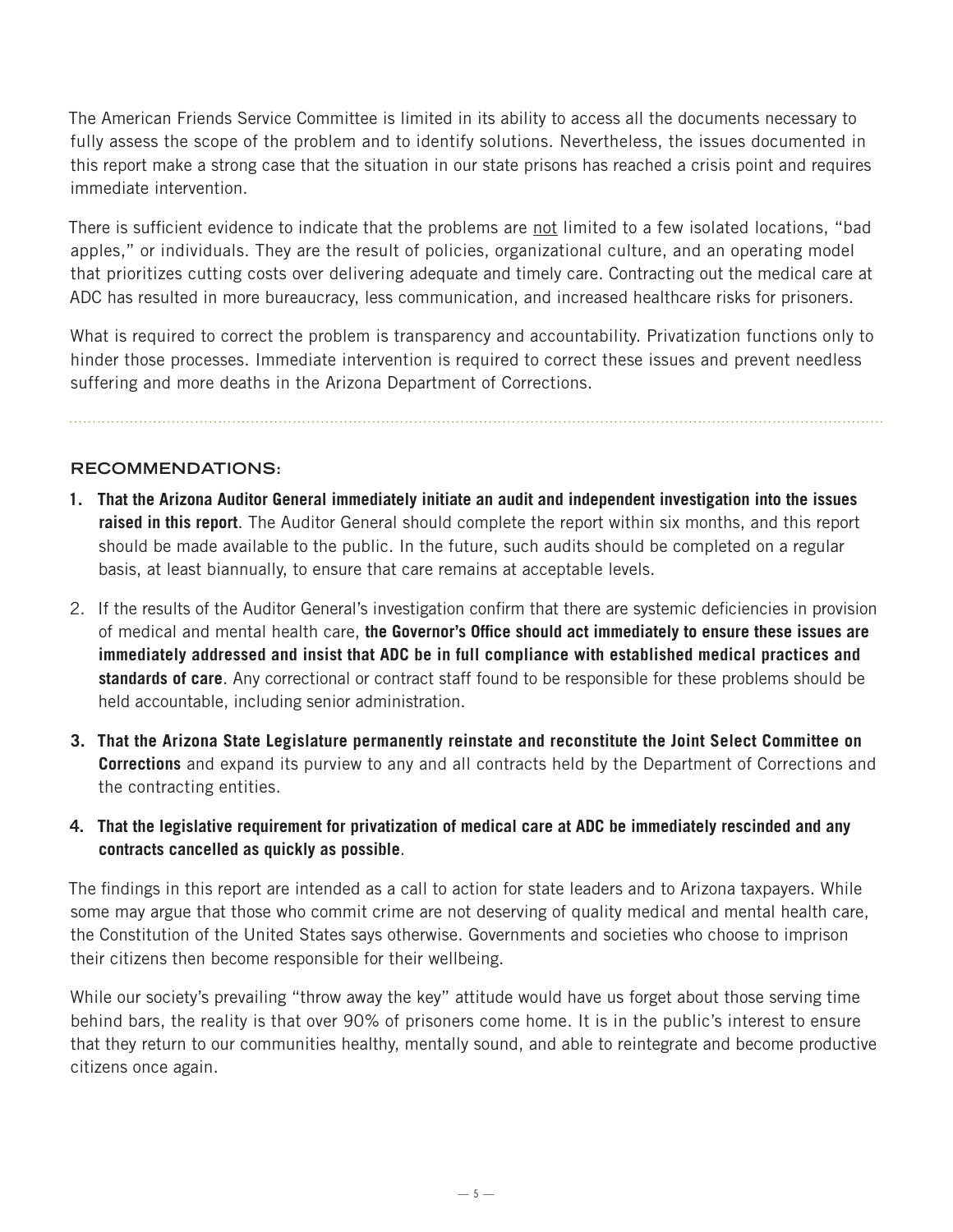# **Background**

The Arizona Department of Corrections, like many corrections agencies, has a long history of problems in provision of health care and mental health care. Health care is expensive, and most state departments are underfunded. Medical expenses are rising across the board annually, and often state budgets cannot keep up. This is particularly true if they are grappling with exploding prisoner populations, as many states were up until 2010 or so. At the same time, there is a 'prison culture' in which corrections staff are deeply suspicious of prisoner's health complaints, assuming in many cases that they are 'malingering'—faking symptoms in order to get medication, moved to different cells, changes in diet, etc.

The American Friends Service Committee of Arizona has corresponded with incarcerated people and their families since 1997. In that time, the single most cited complaint with prison has always been the medical care. As far back as 2005, the *Tucson Weekly* was reporting on serious cases of denial of care or inadequate treatment of prisoners, raised at one point by a registered nurse who had quit working for the Department after just two months because she was so disgusted by what she observed at the Tucson Complex. At the time, the Department of Corrections was suffering a 34% shortage of full-time nurses. Nurse Pamela Fields remarked in the *Weekly*, "with that lack of steady staff, there is absolutely no direction, absolutely no leadership. It creates a very hostile environment."1

"There were several instances where I felt that patient care was not delivered correctly," she says, "people not getting medications, no follow-ups without outside appointments in a timely manner, someone in quite a bit of pain after a surgery—where there was obviously something wrong—and not being allowed to get back to the surgeon."<sup>2</sup>

Fast forward to 2009. Following Governor Jan Brewer's appointment of Charles Ryan as Director of the Arizona Department of Corrections (ADC), the number of prisoner deaths—particularly suicides—became extraordinarily high. The prison suicide rate in Arizona escalated to more than double the national average, with 14 reported suicides in the fiscal year that ended in June of 2010. This prompted an investigation into the situation by the American Civil Liberties Union (ACLU). They discovered that many of the fatalities stemmed from the chronic and systemic denial of medical and mental-health care for inmates, violating state and federal laws and the U.S. Constitution.

#### **PARSONS V. RYAN**

On March 6, 2012, the ACLU filed suit against the Arizona Department of Corrections (ADC) charging that prisoners in the custody of the Arizona Department of Corrections receive such grossly inadequate medical, mental health and dental care that they are in grave danger of suffering serious and preventable injury, amputation, disfigurement and even death.

Critically ill prisoners have begged prison officials for medical treatment, according to the lawsuit, only to be told to "be patient," that "it's all in your head," or that they should "pray" to be cured. Arizona prison officials

<sup>1</sup> Tim Vanderpool, "House of Pain: A veteran prison nurse alleges dire conditions," *Tucson Weekly*, November 25, 2005

<sup>2</sup> Tim Vanderpool, "Death and Detention: More questions arise after a Wilmot prison inmate dies," *Tucson Weekly*, December 1, 2005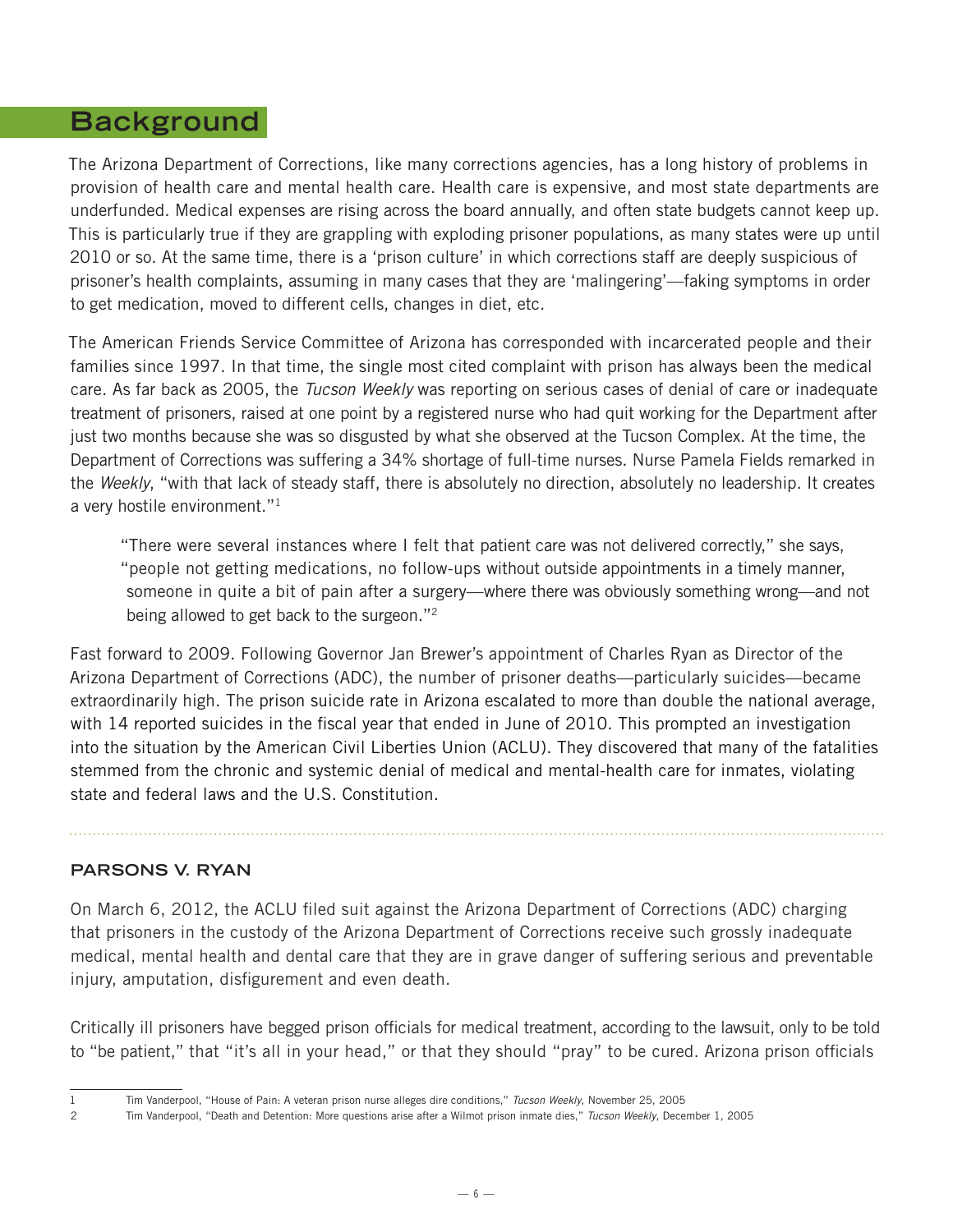have repeatedly been warned by their own medical staff of the inadequacy of the care, echoing complaints from prisoner advocates and families that prisoners face a substantial risk of serious harm and death. Yet, they have failed to ensure that minimally adequate health care is provided as required by the Constitution.

The lawsuit does not seek monetary damages. Instead it asks, among other things, that constitutionally adequate health care be made available to prisoners, that medications be distributed to patients in a timely manner, and that prisoners not be held in conditions of isolation.

The case was filed in U.S. District Court on March 22, 2012, with Victor Parsons as the lead Plaintiff and several other prisoners whose circumstances are representative of the many different ways in which ADC neglects medical and mental health care for prisoners. The ACLU then filed a Motion for Class Certification so that any judgment regarding the treatment of the named Plaintiffs would also apply to other, similarly situated prisoners.

"A MAN WITH A GROWTH ON HIS PENIS WAS DENIED MEDICAL TREATMENT FOR TWO YEARS. DOCTORS ULTIMATELY DIAGNOSED A CANCEROUS TUMOR ON HIS PENIS; THE ORGAN HAD TO BE AMPUTATED, AND DOCTORS TOLD HIM THE CANCER HAD SPREAD TO HIS STOMACH."

—*Arizona Republic,* December 5, 2011

The Motion was granted on March 6, 2013. The state of Arizona appealed the decision to the 9th Circuit Court of Appeals and requested a stay of all further proceedings and discovery until the appeal could be decided. The ACLU opposed the Motion to Stay on the grounds that class members are suffering irreparable injury during the case, and in some cases even dying from medical neglect. The 9th Circuit agreed to an *expedited appeal*, and the 9<sup>th</sup> Circuit is set to hear arguments this fall.

#### **PRIVATIZATION OF CORRECTIONAL MEDICAL CARE**

One factor that appears to be exacerbating the existing problems with prison medical care has been the effort to privatize these services. The state is essentially relinquishing control over the health and wellbeing of 40,000 people to a private, for-profit corporation in an effort to cut costs.

In fact, many of the problems cited in the Parsons case originated during the period just after the state legislature's decision to privatize prison medical care. The FY 2010 state budget bill (HB2010) included the following language:

"Effective from and after September 30, 2009, requires the ADC to issue a request for proposal to privatize correctional health services, including medical and dental services. The request for proposal must be submitted to JLBC before it is issued. This contract must:

- Cost less than these services did in FY 2007-08; and
- Be awarded by May 1, 2010."3

The process of bidding out the contract dragged on over several years, largely due to the requirement for the contractor to provide medical care for 40,000 inmates for less than it cost in 2008. Given the reality that

<sup>3</sup> Arizona House of Representatives, "HB 2010: Criminal justice; budget reconciliation," 2009.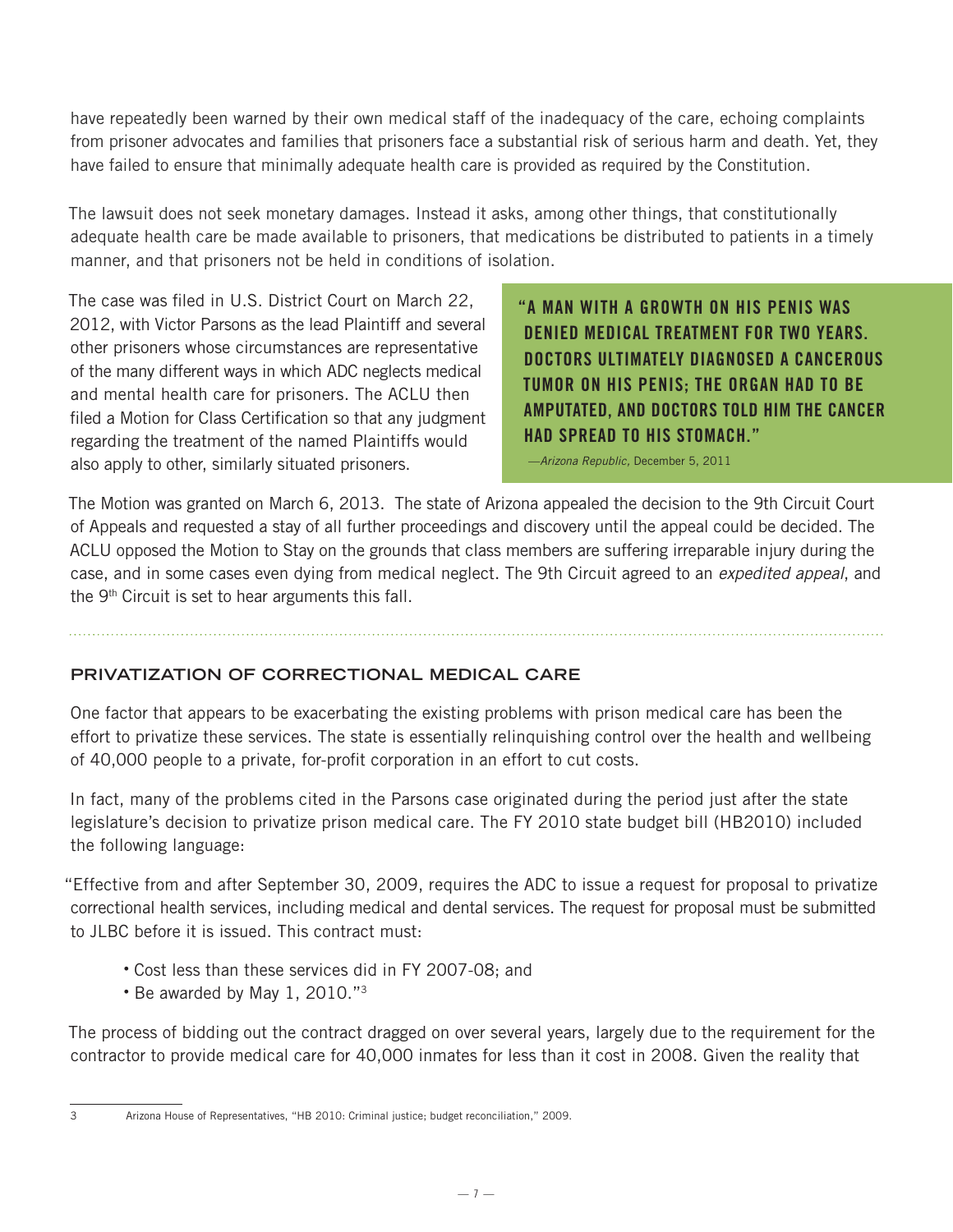medical costs in every area have been rising dramatically for year, this requirement was clearly unrealistic.

This episode illustrates one of the fundamental fallacies of correctional privatization: State leaders are operating under the belief that privatization of prisons and correctional services will somehow allow them to defy the basic laws of economics. Essentially, politicians want to believe that they can have large prison populations without spending large amounts of money. This has repeatedly been proven false, in numerous contexts and in a variety of states, including Arizona. It is flatly impossible to run safe prisons or provide adequate medical care without substantial funding.

Unsurprisingly, ADC got few, if any, bids for the contract. No company could deliver adequate care for so little money. Two years later, Rep. John Kavanagh, Republican chairman of the House Appropriations Committee, removed language from the bill that had required bidders to meet or better the Corrections Department's costs. Although the push to privatize was based primarily on the promise of saving money, the legislature chose to move forward with the plan, *even if there would be no resulting cost savings*. A second RFP was issued in December of 2011, stipulating that the contract be awarded to the "most qualified bidder."

While the RFP process dragged on, many state prison medical staff resigned, concerned they may not be hired by the new contractor. Staff vacancies became a serious problem—fewer doctors and nurses meant longer waits to be seen, treated, and receive medications. And the department was reluctant to spend money on outside referrals to specialists, expensive surgeries, or costly medications. In many cases, care was delayed so that the department could defer these costs to the contractor, whenever one was chosen. The *Arizona Republic* reported that:

#### MEDICAL PRIVATIZATION TIMELINE

2009: Legislature mandates privatization 2010: RFP issued 2011: Legislature amends bill to no longer require cost savings 2011: Second RFP issued April 2012: Contract awarded to Wexford January 2013: Wexford replaced with Corizon "Corrections officials… say that pending plans to privatize prison health care have made it harder to fill medical-staff vacancies and that rule changes two years ago that cut payment levels to outside contractors also crimped access to care."4

Incredibly, during those three years, health-care spending by the Corrections Department dropped by nearly \$30 million.<sup>5</sup> In FY2011, 20-25 percent of health care positions were vacant.<sup>6</sup> While this may have been good news for the state budget, it proved deadly for many prisoners.

The contract was finally awarded to Wexford Health Sources Inc. in July of 2012. It is unclear why this particular corporation was chosen, given their well-published history of problems in other states. As Bob Ortega reported in the *Arizona Republic*:

• Wexford opted not to renew a contract with Clark County, Wash., that expired at the beginning of 2010 after an independent audit concluded that "Wexford has systematically failed to comply" with its contract and had failed to provide adequate staffing, properly licensed staff, and adequate and timely medical service.

<sup>4</sup> Bob Ortega, "Prison inmates in Arizona crying foul over medical care," *Arizona Republic*, Dec. 5, 2011.

<sup>5</sup> Bob Ortega, "Prison inmates in Arizona crying foul over medical care," *Arizona Republic*, Dec. 5, 2011.

<sup>6</sup> Bob Ortega, "Critics cast doubt on new Arizona prison health care contractor," *Arizona Republic*, April 16, 2012.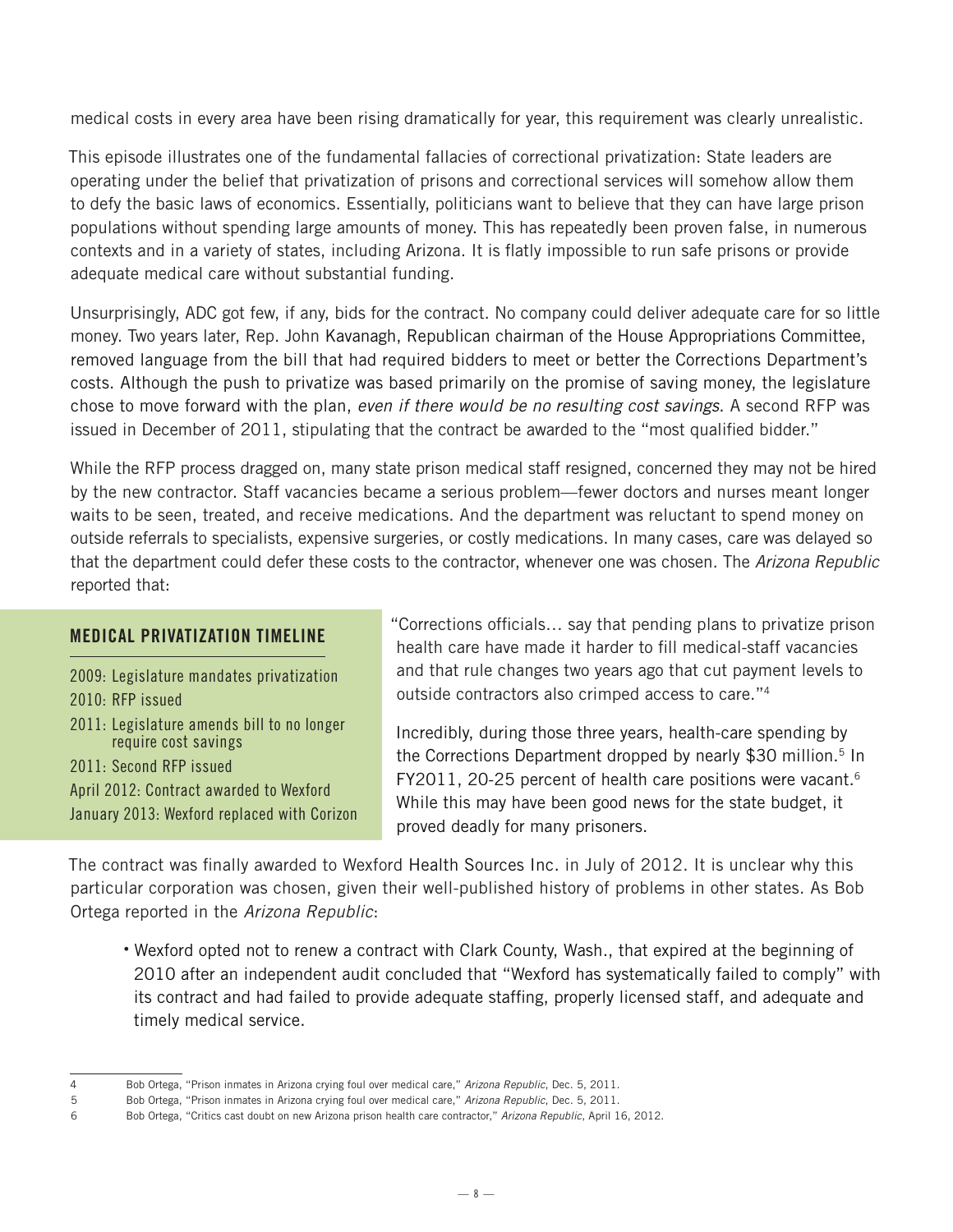- In Mississippi, a 2007 audit was harshly critical of both the company and state corrections officials for failing to provide timely, adequate medical care. It also found that Mississippi's Department of Corrections failed to collect \$931,310 in fines its chief medical officer recommended against Wexford after the company charged the state for more staff members than it actually provided.
- Wexford has also faced fines for similar problems in numerous other states, including a \$12,500 fine by New Mexico's Department of Corrections in 2006; a \$106,000 fine by Ohio's Correction Department in 2009; \$50,000 by Chesapeake, Va., in 2006 for staffing shortages; three fines totaling \$273,000 by Florida's Department of Corrections in 2005 for what it described as "service-delivery issues that were resolved" before the contract's end; and a \$68,000 fine by the Broward Sheriff's Office in Florida in 2003 for delays in providing medical services.<sup>7</sup>

The contract stipulated that Wexford would be paid \$116.3 a year, more than what the Department of Corrections spent on medical care in FY2011.

On August 27, 2012, a Wexford nurse exposed 103 inmates at the Buckeye state prison to hepatitis C by contaminating the prison's insulin supply. State and local health officials were not alerted for more than a week.<sup>8</sup> The incident made headlines, drawing unwanted attention to the medical care in Arizona's prisons.

A Cure Notice sent by ADC to Wexford on September  $21<sup>st</sup>$  lays out a litany of problems related to the quality of care under Wexford. While the Hepatitis C incident is certainly among them, the letter also cites:

- Prisoners on one yard had to lick powdered medication from their own hands after Wexford ran out of plastic cups and did not attempt to resupply them.
- Wexford failed to renew expired prescriptions for medications, resulting in a significant number of prisoners not receiving their medications.
- A prisoner who had not received his psychiatric medications for 23 days was found hanging in his cell.
- A case of pertussis, a very contagious disease which must be reported to state health authorities, was not reported to ADC for 30 days.<sup>9</sup>

Then, on September  $28<sup>th</sup>$ , The Arizona Department of Corrections levied a \$10,000 fine against Wexford. The *Arizona Republic* reported, "[t]he DOC called on Wexford to fix staffing problems, properly distribute and document medication for inmates, show a sense of urgency and communicate better with the state when problems occur."10

A document recently unsealed in Parsons v. Ryan provides additional evidence that the Department of Corrections was out of compliance with medical standard practices, and may have actually been violating the law. In response to the Cure Notice, Wexford staff presented to ADC its list of complaints regarding what it claimed were significant problems and gaps in service not disclosed during the RFP process, as well as "cultural issues" that contributed to resistance and outright undermining of Wexford staff by ADC guards.

<sup>7</sup> Bob Ortega, "Arizona prisons' health care to be run by PA company," *Arizona Republic*, April 3, 2012.

<sup>8</sup> Craig Harris, "Prison nurse tied to Hepatitis C exposure at Buckeye facility," *Arizona Republic*, September 4, 2012

<sup>9</sup> Joe Profiri, "Written Cure Notification-Contract N. 120075DC," Arizona Department of Corrections,September 21, 2013.

<sup>10</sup> Craig Harris, "Arizona fines provider of prison health care," *Arizona Republic*, September 28, 2012.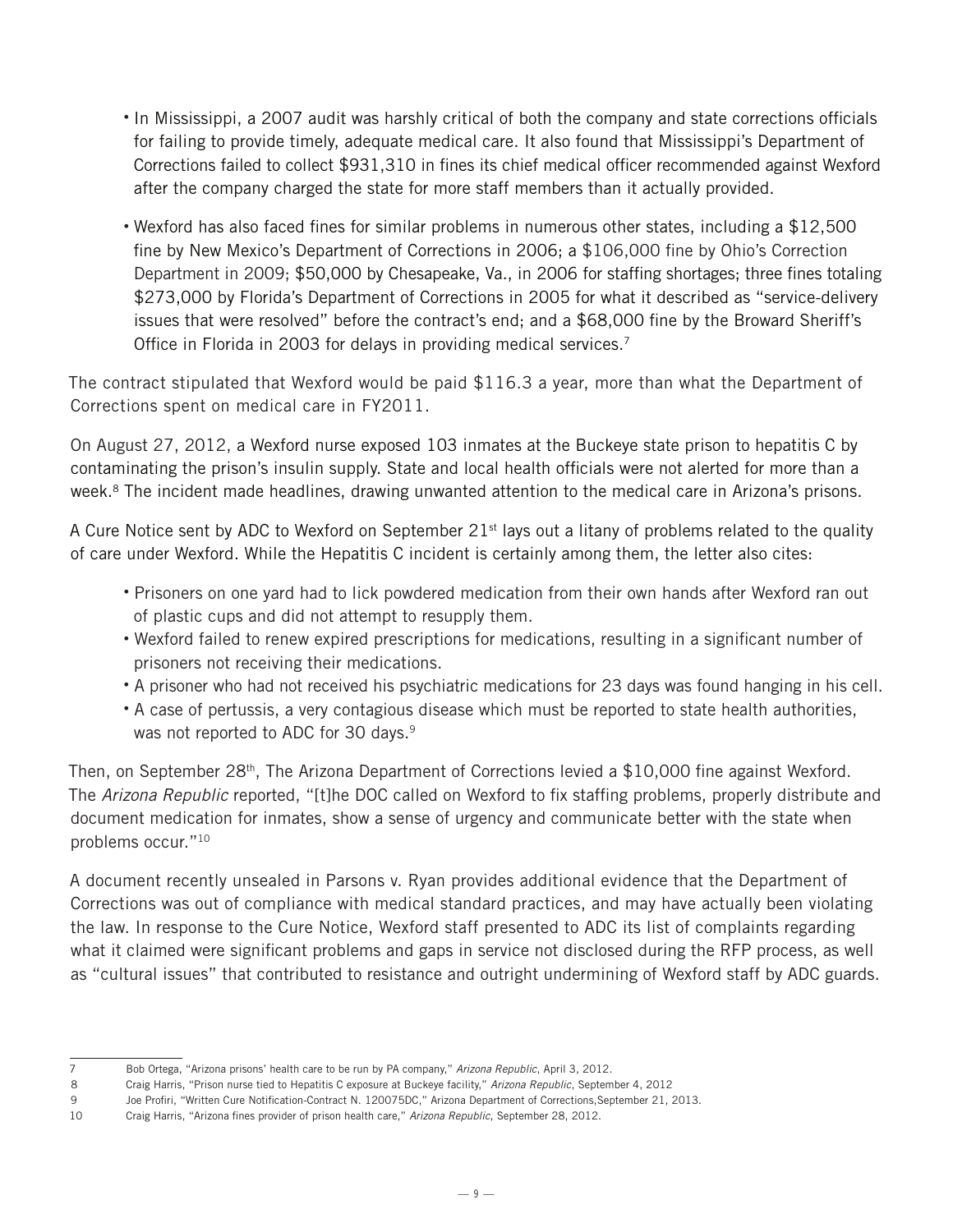The PowerPoint presentation, which was publicly released by the *Arizona Capitol Times* on September 25, 2013, reveals that prior to Wexford's contract:

- ADC was not routinely testing inmates at intake for TB and was not screening for Hepatitis B and C. •
- There was a backlog of *thousands* of approved but yet-to-be-completed referrals for specialty care and procedures. There were 850 such consults backlogged at the Tucson complex alone.
- ADC had no negative airflow infirmary beds in which to quarantine prisoners with TB or other infectious diseases.
- ADC was in violation of the Arizona Nurse Practice Act, allowing nurses to pre-pour medications for other nurses to administer. A nurse can lose his or her license for doing this.<sup>11</sup>

Wexford concluded, "After working within the ADC inmate care systems for four months—Wexford finds the current class action lawsuit to be accurate. The ADC system is broken and does not provide a constitutional level of care."12

On Wednesday, January 30<sup>th</sup> 2013, the Department of Corrections announced that it had severed its contract with Wexford Health Sources Inc. and had already reached an agreement with Corizon, Inc. of Brentwood, Tenn., to become the health care provider for all state-run prisons as of March 4. Reportedly, the divorce was initiated by Wexford, which claimed its "performance was hindered by state monitors and a lack of cooperation by corrections."

Corizon's track record is similarly marred. Corizon was created after the merger of two other huge for-profit prison health care corporations—PHS Corrections and Correctional Medical Services (CMS). Prior to the merger, PHS had 57 contracts in 150 jails across 19 states, serving about 165,000 prisoners. CMS served 250,000 prisoners in 19 states. When the two merged, Corizon became the largest prison health care provider in the country, operating in 400 correctional facilities in 31 states.

It is unclear how or why, after the disaster with Wexford, Corizon would be given a contract without the state conducting a thorough investigation into its background and performance in other states. A quick internet search of just *three years* of articles on the corporation's misdeeds yielded enough evidence of medical neglect, wrongful death lawsuits, financial mismanagement, and outright abuse to give anyone pause:

A REPORT ON THE IDAHO STATE CORRECTIONAL INSTITUTION CHARGED THAT PRISON CARE UNDER CORIZON "AMOUNTS TO CRUEL & UNUSUAL PUNISHMENT."

- A wrongful death and malpractice lawsuit was filed in St. Louis in 2012 over the death of a jail inmate from complications of a heart problem. The suit alleges that the prisoner collapsed and died an hour after a doctor instructed jail staff to send him to a hospital immediately. Records show that a Corizon nurse believed that the prisoner's episodes were 'staged,' and point to numerous instances of doctor's orders not being consistently followed.<sup>13</sup>
- A federal lawsuit against the Minnesota Department of Corrections was filed last year after an inmate with a history of seizures was denied emergency care by a Corizon nurse who overrode doctors' orders

<sup>11</sup> Wexford Health Sources Incorporated, "ADC Meeting, November 7, 2012." PowerPoint presentation.

<sup>12</sup> Wexford Health Sources Incorporated, "ADC Meeting, November 7, 2012." PowerPoint presentation.

<sup>13</sup> "Suit blames St. Louis medical care in inmate's death," St. Louis Post Dispatch, 5/24/12.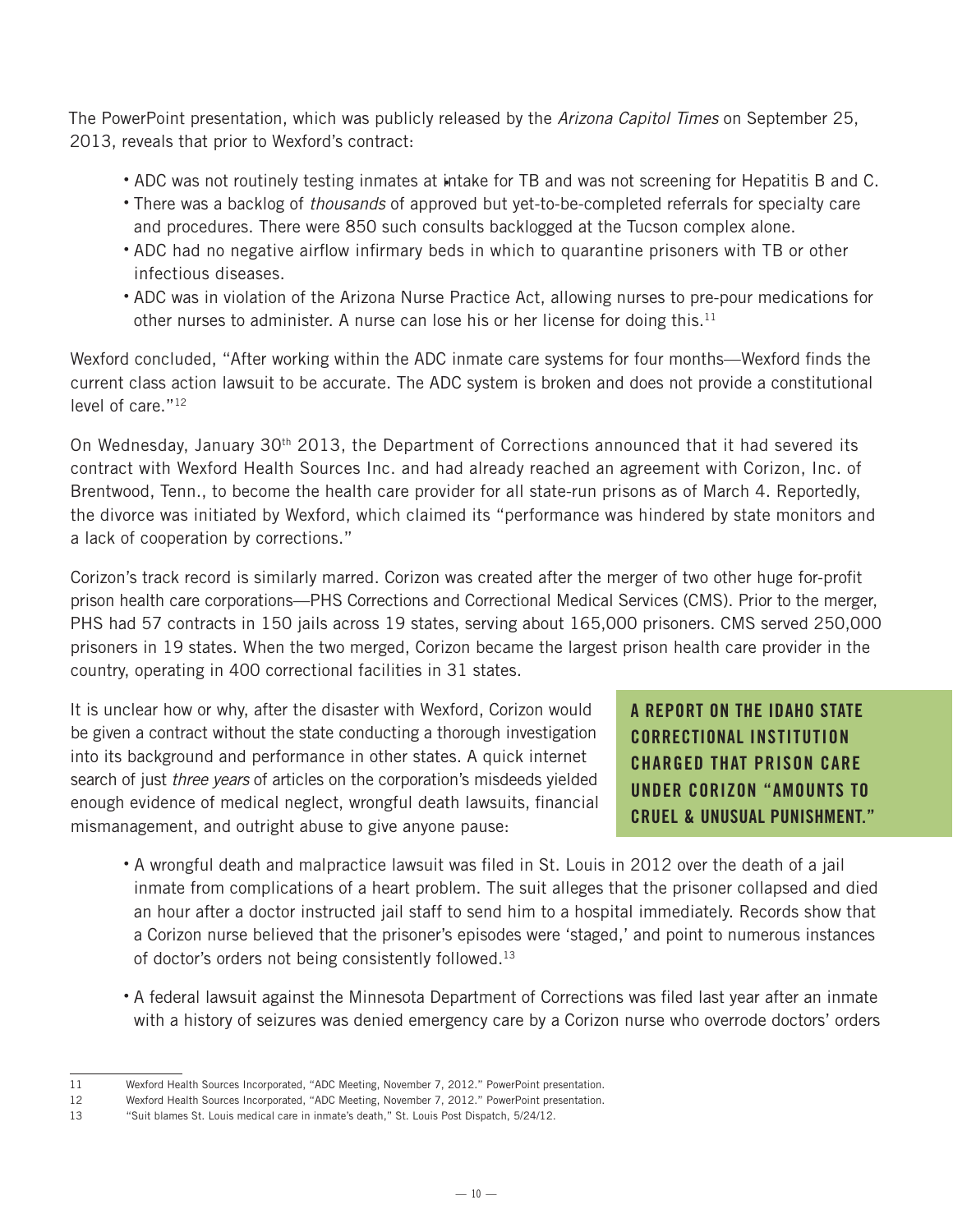for an ambulance. Within an hour, the man suffered irreversible brain damage that led to his death. Records indicate that Corizon's "rationed care philosophy" is at the root of many such problems.<sup>14</sup>

• In 2012, a report on the Idaho State Correctional Institution charged that prison care under Corizon "amounts to cruel and unusual punishment." The report states that Idaho Department authorities are "deliberately indifferent to the serious health care needs of their charges." According to the report, Corizon failed 23 of 33 audit categories in 2010—and despite feedback and follow-up failed 26 of 33 categories in 2011.<sup>15</sup>

Since signing the contract here in Arizona, Corizon's problems have continued elsewhere. In September of 2013, Corizon abruptly cancelled its contract to provide medical care to inmates at Kentucky's Metro Corrections jail. The resignation came on the heels of investigations into the deaths of seven prisoners in 2012 and a slew of lawsuits over the poor quality of care provided by the company. Six Corizon staff reportedly resigned amid the investigation, which found that they may have contributed to the deaths of two prisoners by delaying or denying care when they were in medical crisis.<sup>16</sup>

Given the multiple examples of long-standing problems with both corporations (as well any others that might bid on the contract), it is clear that **privatization is not a solution to the serious deficiencies in medical care at the Arizona Department of Corrections**. If anything, privatization complicates the problem further by inserting an entire corporate culture and structure inside the existing state agency bureaucracy, providing both parties an opportunity to dodge responsibility and pass the buck. The result is more delays, less transparency, and little accountability.

The only way to save money on medical care in prisons is to provide less care, or substandard care. Because these are for-profit corporations, not only do they need to promise cost savings, they also need to make a profit from the contract. The result, more often than not, is a corporation cutting corners, running staff vacancies, denying procedures, hospitalizations, and medications. This is more likely to *worsen* problems, not improve them.

This situation is not the result of a few bad actors. It is inherent in the *business model* of for-profit prison medical corporations. These companies consistently prioritize the needs of their shareholders above those of the prisoners they purportedly serve. There is ample evidence of this in Arizona's experience with Wexford and Corizon. But it is certain to be a problem with any such corporation. This is why the Arizona legislature's decision to change the language in the law to allow a contract to be awarded to the "most qualified bidder" is so problematic. It allows the state to give a contract to the 'best' out of a pool composed of deeply flawed, incompetent, and ineffective companies.

Documents obtained by the American Friends Service Committee vividly demonstrate these issues, as expressed through the organizational cultures of both Wexford and Corizon.

The Wexford PowerPoint presentation in response to ADC's Cure Notice, referenced above, outlines Wexford's objections to ADC's "media relations philosophy." It complains that "ADC's "transparency" policy encourages

<sup>14</sup> "Prisoner dies after denial of care," Minneapolis Star Tribune, 7/9/12.

<sup>15</sup> "Federal court unseals report on prison health care," KIVI News, 3/19/12.

<sup>16</sup> Jason Riley, "Controversial jail medical provider Corizon leaving town," September 1, 2013.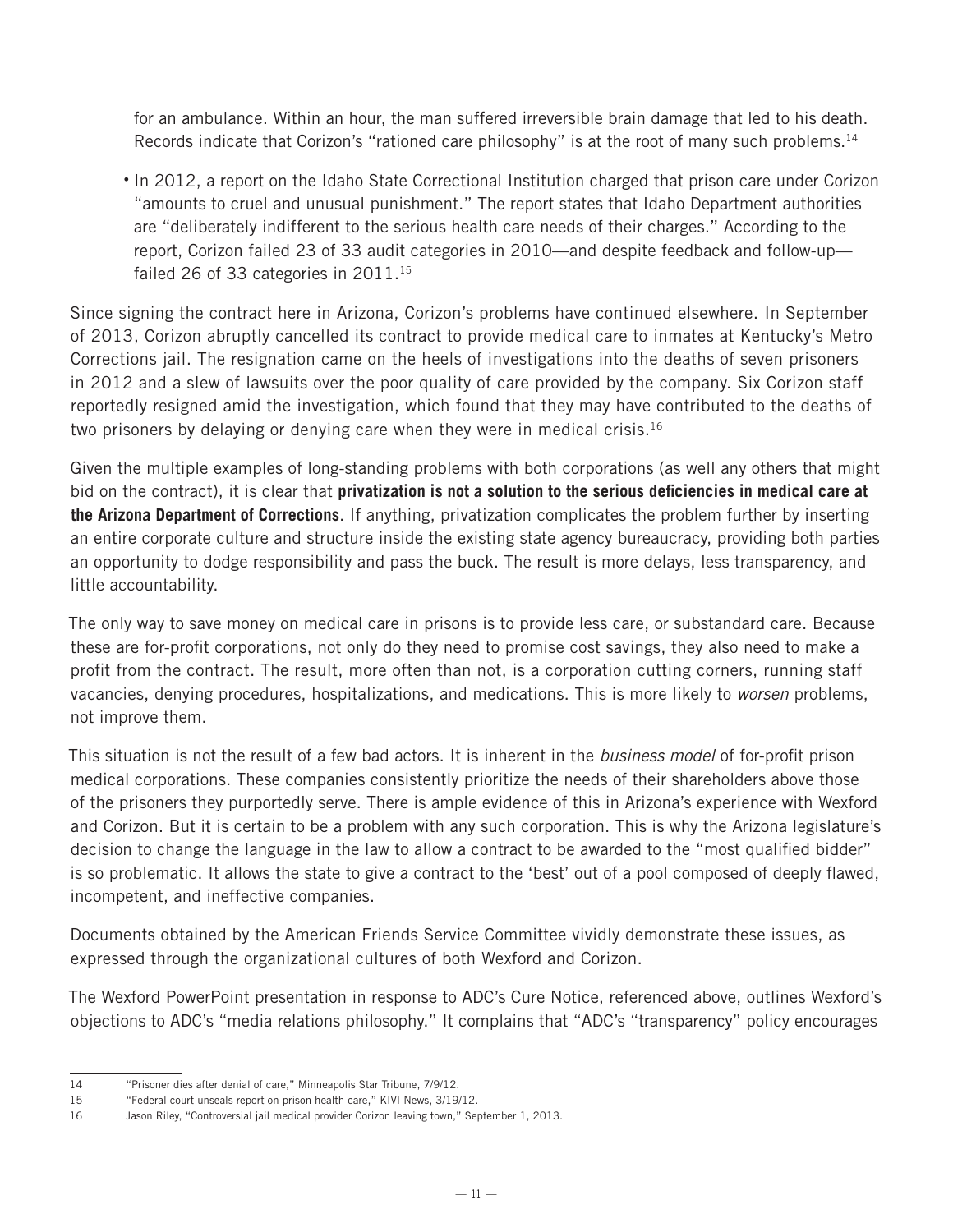negative press." It cites media coverage of a riot that occurred in the Tucson complex, saying that this "deterred potential candidates" who might have applied for positions with Wexford. One can only presume that Wexford's approach would be to not report such incidents to the public. In another section, Wexford raises the "ongoing issue" of transparency, criticizing "ADC[s] habit of creating detailed email correspondence documenting alleged problems prior to fact checking. ALL EMAIL IS DISCOVERABLE." This last sentence clearly refers to Parsons v. Ryan, and Wexford's concern that the attorneys may discover documentation that would be damaging to the state.<sup>17</sup>

Wexford's presentation also objected to ADC's willingness communicate with and respond to questions from prisoner family members. "ADC emphasis on responding to inquiries from inmate family members and friends disrupts patient care and creates opportunities for the misinterpretation of medical information by non-clinicians."18 Instead of viewing prisoners' family members as taxpaying citizens whom the criminal justice system is designed to serve, Wexford views them as a nuisance.

This attitude is echoed in a Corizon response to a prisoner's request for surgery for a very painful hernia. The response from Corizon states:

"Per DOC policy, clinical decisions and actions regarding health care services provided to you are the sole responsibility of qualified health care professionals. *You do not have the right to dictate treatment or who provides treatment*."19 [emphasis added]

These statements reveal an organizational culture that is unaccustomed to outside scrutiny or oversight and which views those undergoing treatment not as clients or patients, but as budgetary units. This is consistent with a corporate culture rather than one that is oriented toward public service.

<sup>17</sup> Wexford Health Sources Incorporated, "ADC Meeting, November 7, 2012." PowerPoint presentation.

<sup>18</sup> Wexford Health Sources Incorporated, "ADC Meeting, November 7, 2012." PowerPoint presentation.

<sup>19</sup> Corizon, HNR/Inmate Letter Response.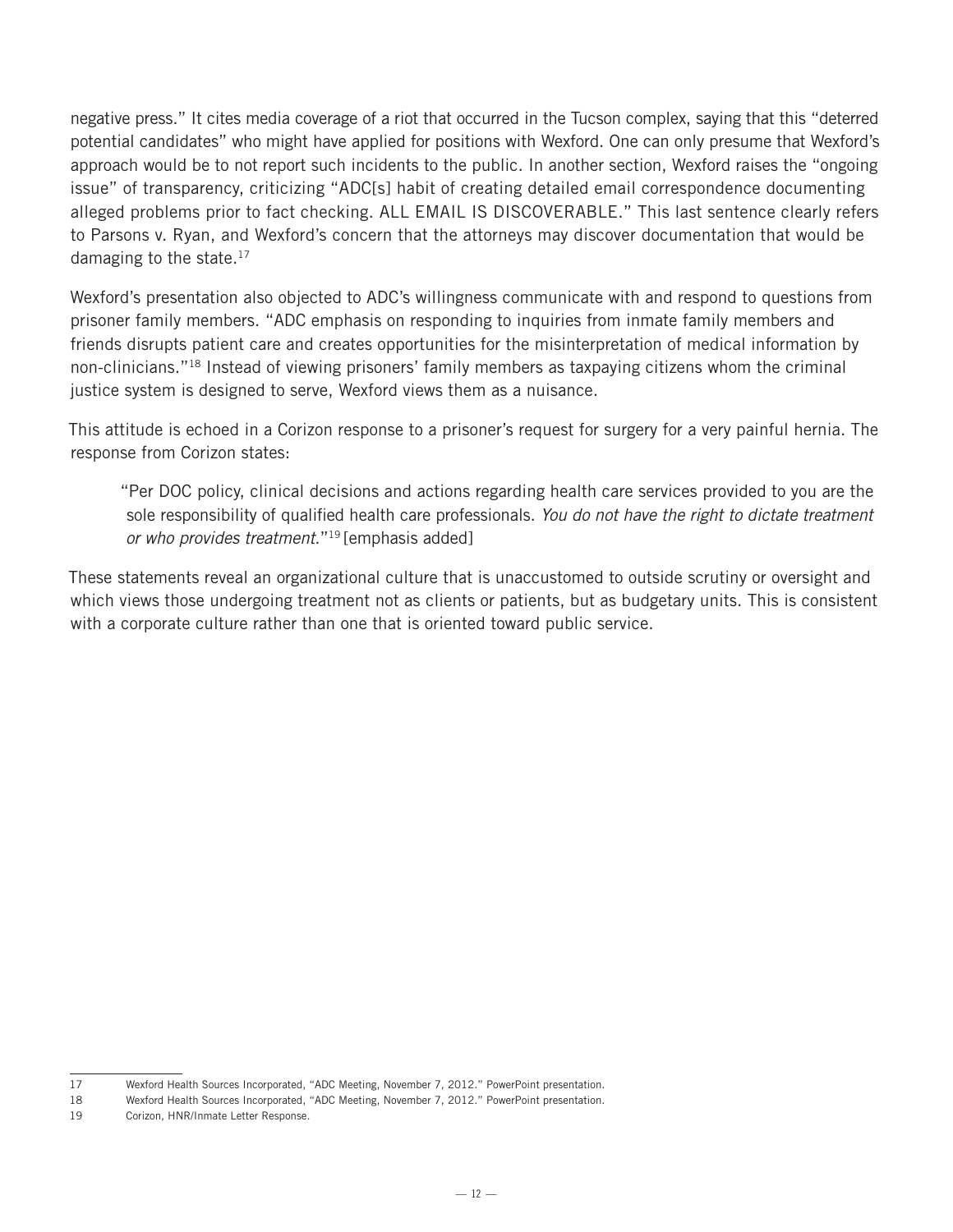# **Continued Problems With Medical Care In Arizona Prisons**

According to reports from prison medical staff, inmates, and their families, the quality of medical care since the ACLU filed Parsons v. Ryan in March of 2012 has actually gotten *worse*.

Over the past 6-8 months, the American Friends Service Committee has observed a marked increase in the number of letters from prisoners and phone calls and emails from family members complaining of issues with medical care in state prisons.

To demonstrate the nature and extent of the problems, AFSC collected testimonies from over 30 prisoners and their families, as well as other concrete documentation to illustrate the continuing problems with medical care. This includes prisoners' HNR's, grievances, medical records and other paper work documenting their efforts to access care; autopsy reports and internal ADC investigations into prisoner deaths; and internal documentation from ADC and its contractors. AFSC also consulted with health care professionals both inside and outside the prison system for their independent assessment of the situation. Finally, press accounts and other published articles and studies were used to provide additional information.

#### **Deaths in Custody**

In June of 2012, the *Arizona Republic* ran a four-part series on the high number of deaths in Arizona Prisons. The series began with this statement:

"Arizona's prison system has two death rows. One is made up of the 126 inmates officially sentenced to death… The other death row, the unofficial one, reaches into every prison in Arizona's sprawling correctional system. No judge or jury condemned anyone in this group to death. They die as victims of prison violence, neglect and mistreatment."20

#### DEATHS IN ADC CUSTODY

2011-2012 *combined*: 37 deaths Jan-Aug 2013: 50 deaths

The article goes on to report that there were 37 deaths in Arizona prisoners between 2011 and 2012. Nineteen of them were suicides—a rate of suicide 60% higher than the national average. Seven were homicides.

Research conducted by the American Friends Service Committee found that **there have been 50 deaths in custody in** *the first eight months* **of 2013** (January 1-August 28). Eight were suicides and two were reported as homicides.

The Tucson Complex had the highest number of deaths—15 in total. This complex houses prisoners with ongoing medical and mental health needs, including many elderly and physically disabled individuals and those with chronic illnesses. This fact may partially explain the high rate of fatality. However, this complex was also the site of one suicide and one homicide.

The second highest number of deaths—fourteen—occurred at the Florence Complex, including two of the suicides. The third highest number of deaths—eight—occurred at the Eyman Complex. Exactly half of these (4) were suicides.

<sup>20</sup> Bob Ortega, "Arizona prison system sees high numbers of deaths," June 2, 2012.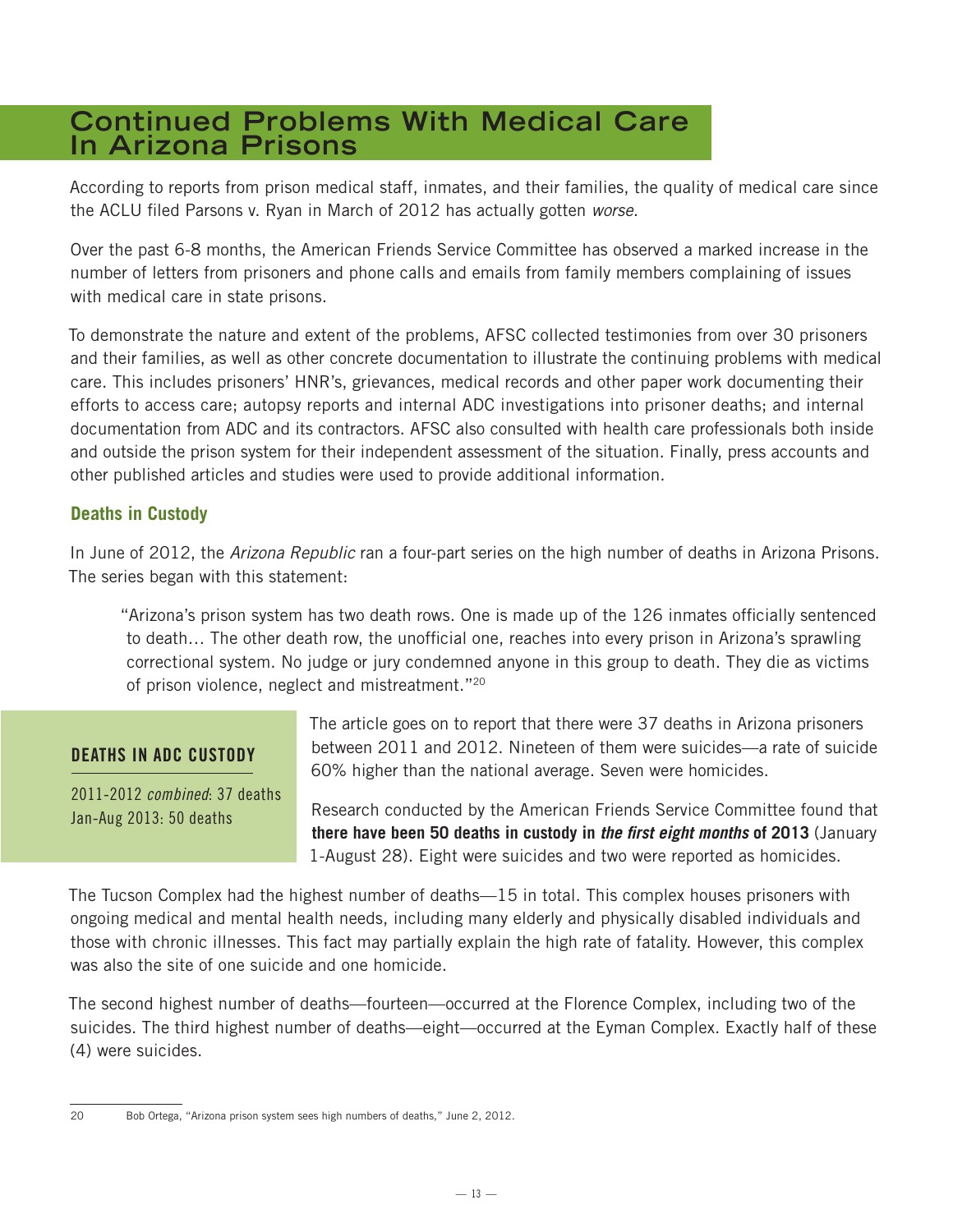Three deaths occurred at Kingman; two at Lewis (including the other homicide); two at Perryville (including one suicide); and two at Phoenix. Winslow, Yuma, Safford and Douglas each had one death so far this year.

Without a formal explanation from the Department of Corrections, we are left to speculate as to why the rate of prisoner deaths would be so much higher this year than in previous years. However, the fact that Corizon has been in charge of medical and mental health care for the majority of this year is one factor to consider.

It may also be that the high number of deaths is the cumulative effect of the poor and worsening quality of medical care over the past three years. It is possible that it is the natural result of so many prisoners going untreated or receiving incomplete or incompetent care at the hands of ADC or its medical contractors. At the very least, this high fatality rate should raise alarms within the state and prompt an independent statewide investigation to discover the cause(s).

#### **Cause of Death**

Upon the death of a prisoner, the Department of Corrections issues an official public announcement. It is essentially a press release, called an "Inmate Death Notification." These notifications generally list the death as being due to "apparent natural causes." Occasionally, it will reveal that the death is of "unknown causes" or is "under investigation." Suicides and homicides are generally noted.



However, these notices are generally issued just after death, and before autopsies or investigations are completed. The results of the autopsy or investigation are rarely publicly issued and these Death Notifications are not updated, so in some cases what was initially listed as an "unknown cause" may actually be a drug overdose.

Of particular interest are the deaths ascribed to "natural causes." This benign designation belies the reality that may lie beneath. While cancer is a naturally occurring illness, a person who dies of *untreated* cancer, who may have suffered for months or even years with symptoms and asked repeatedly for medical attention only to be denied—this is a *preventable* death. Not a peaceful, natural one.

The American Friends Service Committee has conducted a limited investigation into prisoner deaths that have occurred in the last two years. Autopsy reports, medical files, and/or internal ADC investigation reports were obtained for fourteen prisoners who have died in custody between March of 2012 and June of 2013. The results raise a number of "red flags" regarding conditions that, if treated in a timely manner, might have been resolved. It also reveals issues with the availability and abuse of drugs inside prisons, which contributes both to the number of suicides as well as accidental overdoses.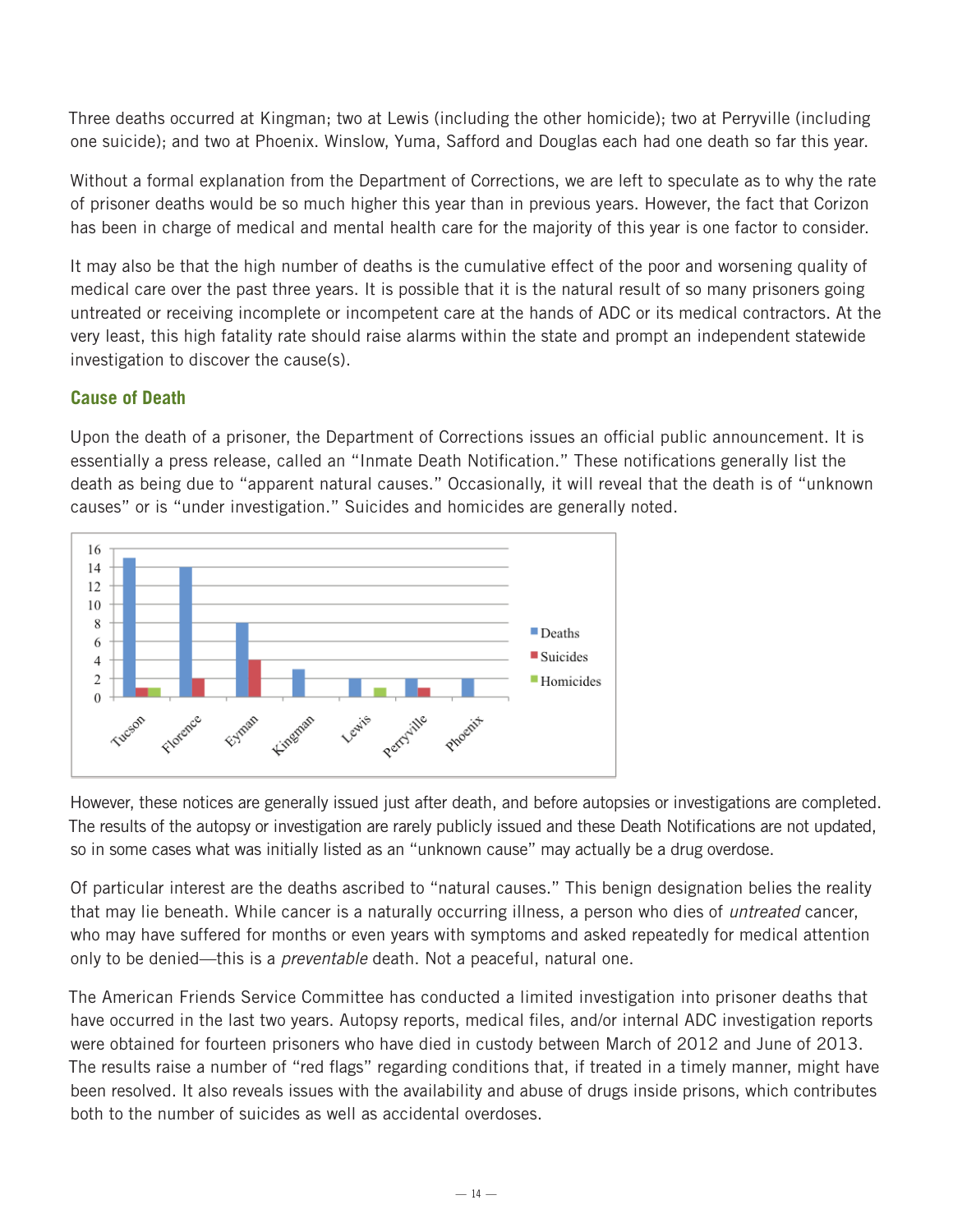Out of the fourteen, three were from drug overdoses. One of these was ruled a suicide while the other two were labeled accidental. One was related to heroin while two (including the suicide) were from amitriptyline intoxication. Amitryptyline is one of several cyclic antidepressants (CAs) prescribed for pain, insomnia, and depression, and therefore it is likely that these drugs were prescribed by Corizon to prisoners who either sold them to other prisoners or hoarded them for overdose.

Cyclic antidepressants (CAs) were first used in the 1950s to treat clinical depression. The first report of the adverse effects of tricyclic overdose came within 2 years of their clinical use. They are known to be highly toxic and require low dosage and careful patient monitoring.

A prison medical staffer, who spoke to AFSC on condition of anonymity, stated: "the amitriptyline family are old tricyclic meds and are on the formulary but are "absolutely watch swallow". They are now used in place of gabapentin for neuropathic pain. So security either did not really watch [the prisoners] swallow the meds or security let [them] obtain the meds from someone else."<sup>21</sup>

These deaths raise questions regarding the dosages made available to prisoners and the monitoring of those inmates who have such prescriptions. Given the high propensity toward suicide in the prison population, as well as high rates of substance abuse, it is critical these medications are delivered responsibly.

Of additional concern is the fact that ten of the fourteen deaths involved medical conditions that were in highly advanced stages. Three were for coronary atherosclerosis and hypertension, in two cases leading to heart attacks. Atherosclerosis is a progressive condition that, for most people, is caught early by routine screenings for high blood pressure and high cholesterol and treated by medications and changes in diet and lifestyle.

Six out of fourteen were for metastatic cancers—cancers that had advanced to the point that they had spread to affect other parts of the body. This clearly indicates that the conditions were long-standing and suggests that these deaths might have been preventable had the individuals received more timely care.

AFSC consulted with a licensed MD and certified forensic pathologist for this report who, due to her current employment with a public agency, requested anonymity. Upon reviewing the autopsy reports for these prisoners, the doctor stated that the number and types of conditions "raised her antennae" and that the reports, taken together, indicate that there could be problems with either lack of follow-up care, delays, and/or denial of care. She also stated that for these types of cancer, the individuals would likely have symptoms that would lead a rational person to seek medical attention.<sup>22</sup>

Three of the case studies outlined later in this document—those of Benny Joe Roseland, Mackie McCabe, and Ernie Lopez—provide clear evidence of delays and incompetent care in the treatment of cancer at ADC. This evidence, combined with the prevalence of such cases in AFSC's random sample indicates a pattern that bears further investigation.

Obviously, outside consultations with specialists, surgeries, and anti-cancer medication regimens are extremely expensive. A for-profit medical care provider may be tempted to hold off on these interventions for as long as possible in an effort to cut costs.

<sup>21</sup> Personal communication, Anonymous 1, September 25, 2013.

<sup>22</sup> Personal communication, Anonymous 2, September 20, 2013.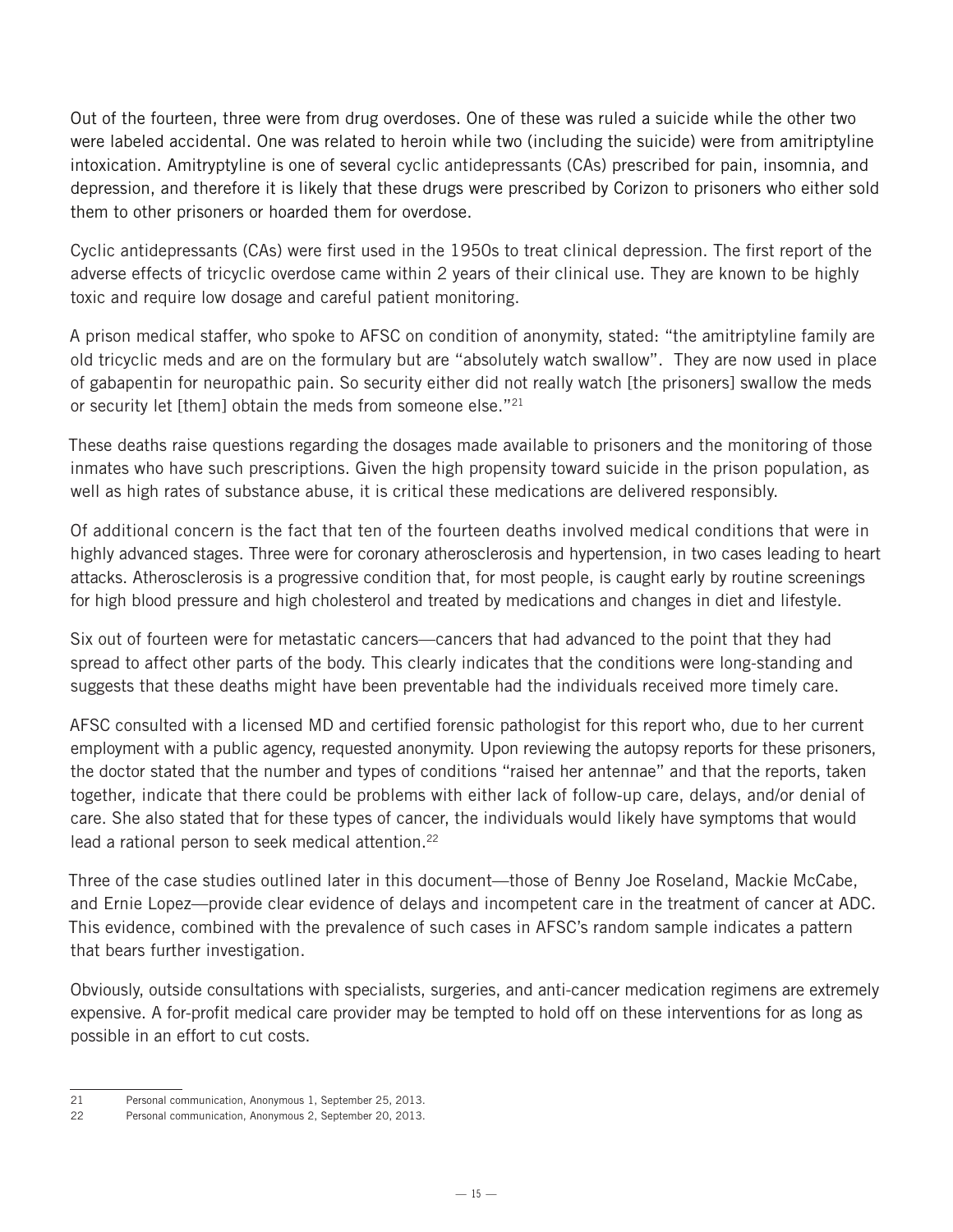For a spreadsheet showing the different cases, how they were initially characterized in the Death Notification, and the final autopsy or investigation reports, please see the *Appendix*.

Unfortunately, we are left with many unanswered questions about these cases. Because the prisoners are deceased, it is impossible for them to sign a release of information to allow AFSC to access their medical records to determine what, if any, treatment they received. When the American Friends Service Committee inquired as to the availability of these records, the ADC Legal Support Unit Supervisor responded, "such records are not public records. My understanding is that they remain privileged and [their] access [is] governed by specific state and federal laws."23

With no way to locate the next of kin in these cases, AFSC is left only with the option to publicize what is known in a plea for greater public oversight and accountability.

<sup>23</sup> Personal communication, ADC Legal Support Unit Supervisor, September 23, 2013.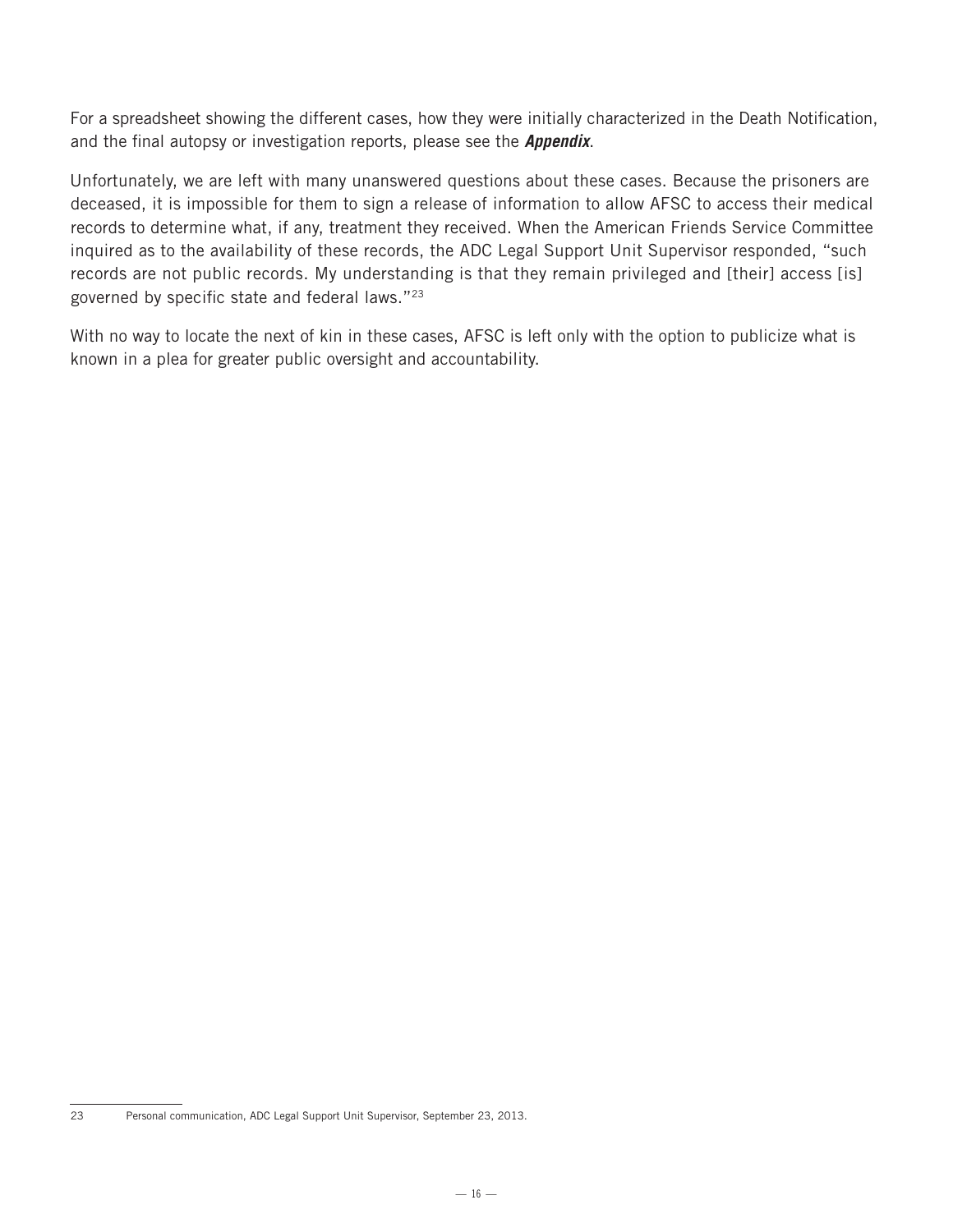# **Case Studies**

In the following section, we will present recent examples of the continued deterioration of medical and mental health care in Arizona's prisons. We use as a guide the categorization of problems laid out in Parsons v. Ryan. We will use prisoner's names whenever possible, but in some cases, the prisoner or family has requested the individual not be named.

**I. Arizona Department of Corrections (ADC) deprives prisoners of constitutionally adequate health care in violation of the 8th amendment.**

#### **Prisoners face lengthy and dangerous delays in receiving and outright denials of health care**

#### *Robert Murray (Eyman Complex):*

On September 16, 2013, the *Arizona Capitol Times* published an article exposing the medical neglect and needless suffering of Mr. Murray at the hands of prison medical bureaucracy. A lab test revealed that he had throat cancer and he was recommended for radiation treatment. Mr. Murray was never told of the diagnosis, nor did he receive the treatment until seven months later. Here are excerpts from the article:

"A lab discovered death-row inmate Robert Murray had cancer the same day a Scottsdale surgeon removed his tonsils, but his disease went unknown to him and untreated for seven more months.

As Murray, 48, and his lawyers try to figure out what went wrong with his medical treatment, one thing is certain. The breakdown coincided with the turmoil surrounding the Department of Corrections' transition to a private health care provider for Arizona prisoners, and his situation didn't improve after the first company parted ways with DOC and a new company came under contract.

"HE SAID, 'YOU HAVE CANCER, YOU DIDN'T KNOW,'" MURRAY SAID. "IT WAS KIND OF AN ASTOUNDING MOMENT, SURREAL. I KIND OF EXPECTED SOMETHING WAS NOT RIGHT"

Murray endured long, painful delays between doctor's appointments, a misdiagnosis, and a time in which blood from a burst abscess on his tonsil gushed from his mouth. He came to learn he had cancer when the surgeon he hadn't seen in months asked him if he was finished with radiation to treat the illness, a treatment he never had…

"He said, 'You have cancer, you didn't know,'" Murray said. "It was kind of an astounding moment, surreal. I kind of expected something was not right."<sup>24</sup>

#### *Larry Mallory (Tucson Complex):*

Mr. Mallory a 69 year old man who developed a hernia in his testicular sac. His condition has progressively worsened, and the area had grown to the size of a grapefruit. It was, needless to say, extremely painful. He reports that when he sat on the toilet, his testicle was so heavy that it hung in the water and cut off his circulation, producing dizzy spells whenever he had a bowel movement. He has been seen and diagnosed, and a surgeon at St. Luke's Hospital in Tempe recommended him for surgery in the summer of 2012.

<sup>24</sup> Gary Grado, "Prison ordeal," *Arizona Capitol Times*, September 16, 2013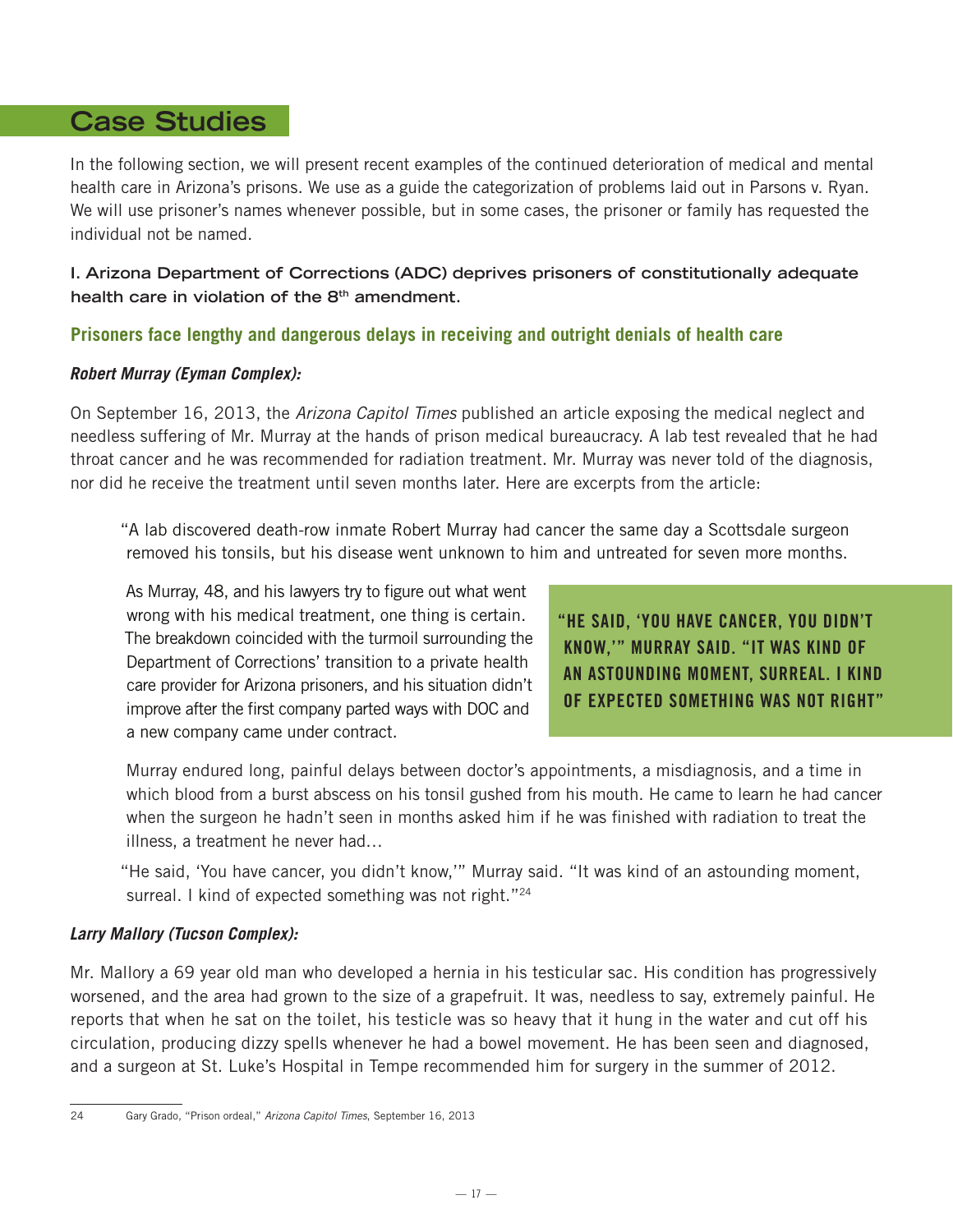The procedure was denied by Wexford. Mr. Mallory writes, "The provider for Wexford…told me to hire a lawyer because my operation would cost too much and Wexford wouldn't want to pay for it."25 Mr. Mallory has filed numerous requests for treatment and grievances since Corizon took over, and has been approved for a hydrocelectomy on 4/22/13 by a urology specialist and approved for "surgical repairs of both inguinal and ventral hernias" on  $4/4/13$  by a surgeon.<sup>26</sup>

AFSC has been advising his daughter in her advocacy on his behalf, and this office had also submitted a request to Corizon for his medical records. As of this writing, AFSC has not received a response to its inquiry, despite several follow-up calls.

After waiting almost a year and a half, Mr. Mallory finally received the needed surgery to correct his hernia in September of 2013. However, in another letter dated October 1, 2013, Mr. Mallory reported that his trip back to the prison from the hospital after surgery was an unnecessarily painful ordeal:

"They put me in a paddy wagon, a hunk of metal junk, to bring me back…We left at 9:00pm and never got here until 4:15 am. They were supposed to pick up another inmate at some other hospital along the way. We drove around for three hours looking for this hospital. I was in a lot of pain. So when we got here they won't give me anything for the pain and wouldn't even look at my surgery. It took them 6 days before they changed my bandages."<sup>27</sup>

The last two lines in this letter raise concerns regarding adequate follow-up care after surgery, which is another common complaint.

#### *Velma Dickson, 1953-2012 (Perryville Complex)*

Ms. Dickson died in prison on April 17, 2012. The ADC Inmate Death Notification indicated that her death was "under investigation." In truth, Ms. Dickson died of renal failure, dehydration, and starvation due to a goiter on her neck that had grown so large it prevented her from eating, drinking, and even breathing.

The autopsy report states that she was found in her cell "minimally responsive with lethargy, weakness, and altered mental status." At the hospital, she was diagnosed with severe dehydration, elevated sodium levels in her blood, rhabdomyolysis (a breakdown of skeletal muscle tissue associated with dehydration), and acute renal failure. The hospital also found a large goitrous mass in her upper neck, which was pressing against her trachea and pushing it out of place.

The goiter (follicular adenoma) was measured at 10 cm (4 inches) in size.

It is logical to assume that Ms. Dickson had sought treatment of her condition and was denied. It is difficult to imagine how a person could be suffering from this condition and not request medical treatment. The autopsy reports that, when she arrived at the hospital:

"Following resuscitation with fluids, the decedent was able to state that she had experienced progressively worsening dyspnea (shortness of breath) for some period of time related to her neck

<sup>25</sup> Personal communication, September 10, 2013.

<sup>26</sup> Charles Ryan, Medical Grievance Appeal to the Director; Director's Response, dated 6/17/13.

<sup>27</sup> Personal Communication, Larry Mallory, October 1, 2013.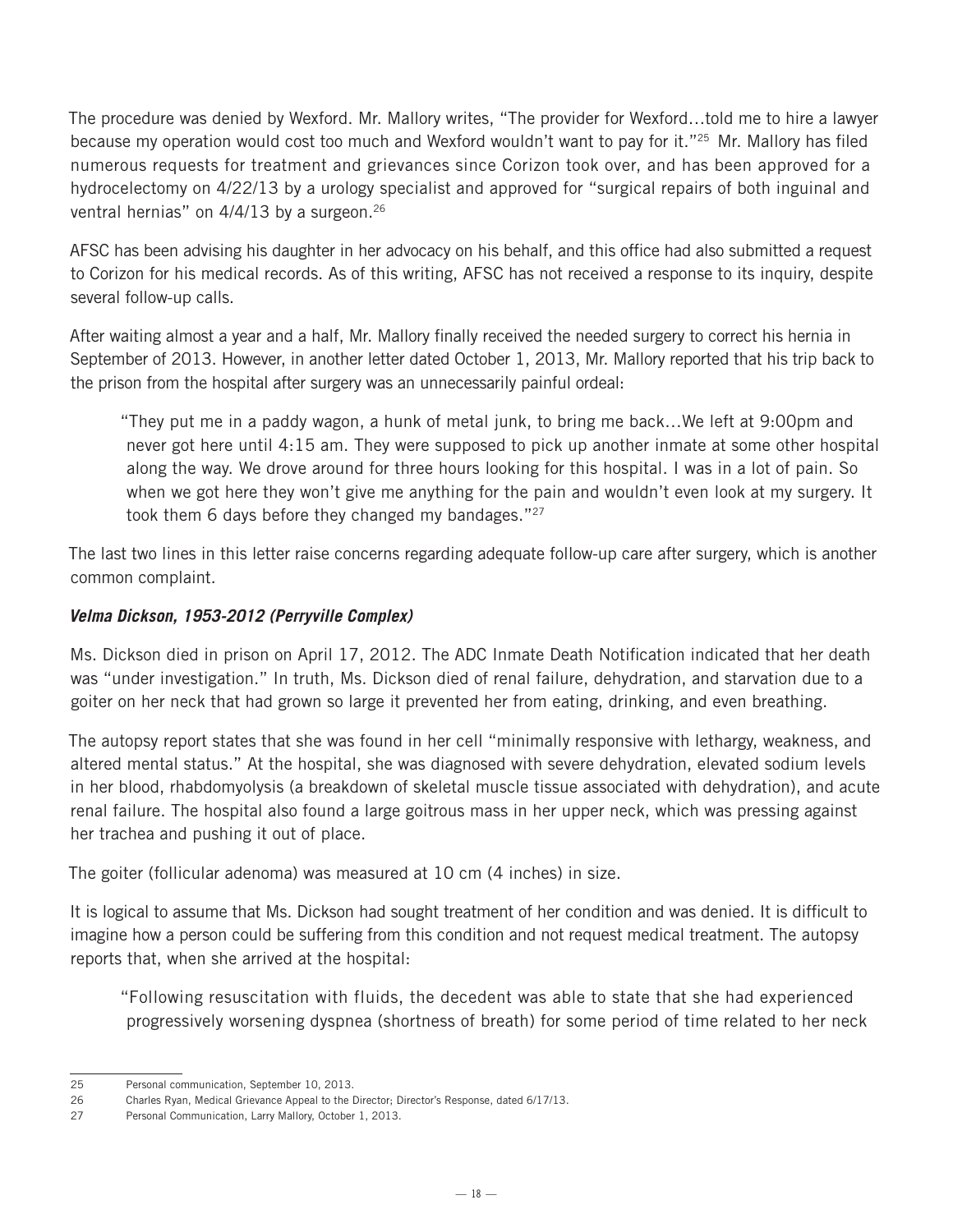mass and poor intake of food and fluids as a result."<sup>28</sup>

It is even harder to imagine that the prison staff, medical or otherwise, would ignore someone in this condition and fail to intervene until the person is in acute distress.

Because of the advanced nature of her condition and a prior history of hypertension and diabetes, Ms. Dickson died in the hospital shortly after surgery to remove the mass. It is difficult to speculate, but certainly plausible to suggest that earlier intervention might have saved her life.

The internal investigation into Ms. Dickson's death was requested from the Arizona Department of Corrections on August 23, 2013 but has not been received as of this writing.

#### **ADC (and its contractors) does not provide prisoners with timely emergency treatment**

#### *Botulism Outbreak (Eyman Complex):*

In July of 2012, there was an outbreak of botulism in the SMU-I unit at the Eyman Complex affecting four prisoners. According to a lawsuit filed on behalf of one of the impacted prisoners:

"Plaintiff consumed contaminated food and quickly began to exhibit symptoms of poisoning, along with three other inmates who all consumed the same food. Plaintiff and the other three inmates alerted prison staff to the serious symptoms they were experiencing. Prison staff either ignored Plaintiff entirely or accused him of malingering, consuming contraband, or having sexual intercourse with other prisoners, and repeatedly denied him medical care. After approximately 8 days, Plaintiff was finally taken to the hospital where he was given anti-toxin and his condition began to improve. Plaintiff continues to suffer the effects of the toxin, and asserts that prompt treatment would have prevented the severity of effects that he has experienced."<sup>29</sup>

Interestingly, the episode was reported to the public as an incidence of prisoners making homemade alcohol or "pruno." Yet the prisoners contend that they were sharing food, not alcohol. One of the prisoners had made a "tamale" using food that was provided by the prison itself, from both the cafeteria and the commissary, from which prisoners can purchase additional food items. This food was contaminated, and the prisoners became ill.

The prisoners report that the staff was indifferent to their suffering, in part due to their belief that the prisoners became ill from making 'hooch' which is forbidden. They continued to insist that they had not made nor consumed alcohol. They were told by the prison staff that they would not receive treatment until they admitted to having made pruno.

In the meantime, the effects of the toxin in their bodies was causing general weakness, increasing difficulty breathing, chewing, swallowing, eating, walking, writing, and speaking.

One prisoner reported that he was having trouble walking back to his yard from one of his many fruitless visits to the medical unit. When he told the guard that he was not able to walk, the guard responded, "you'll walk or I'll slam you to the floor and drag you." The lawsuit confirms that a video was made of the prisoner

<sup>28</sup> Office of the Medical Examiner, Maricopa County, Report of Autopsy, Velma Dickson, Case 12-02394. May 28, 2012.

<sup>29</sup> Lopez v. Ryan, Case 4:13-cv-00691-RCC, Filed 07/22/13.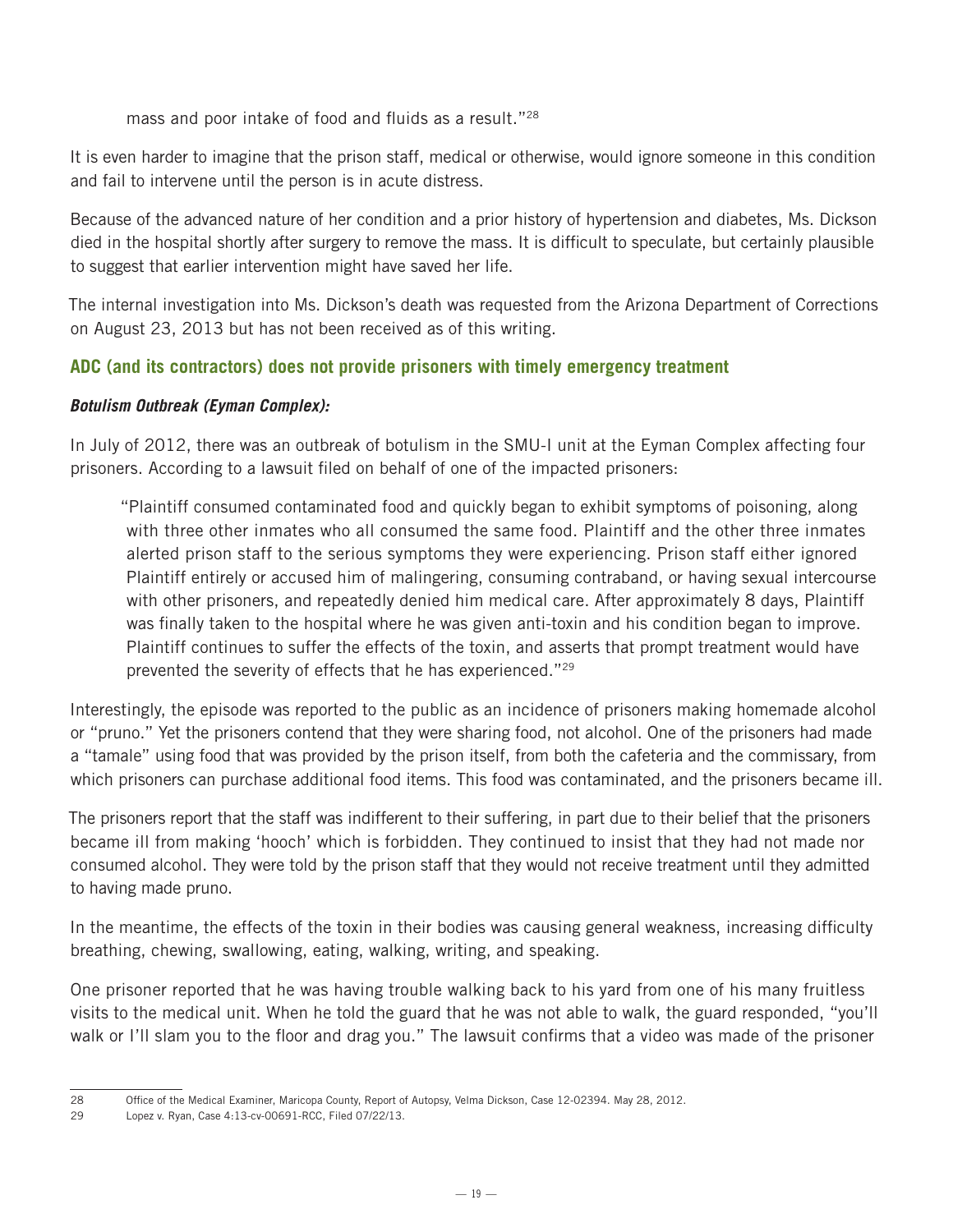being removed from his cell on a stretcher.<sup>30</sup>

This prisoner was told that he would not be transported to the hospital unless he admitted to having made alcohol. He ultimately relented and lied to satisfy the guards, because he believed he would die otherwise.

#### *Anthony Brown, 1969-2012 (Lewis)*

Phoenix news station KPHO reported that Mr. Brown's widow, Jami Brown, had filed a wrongful death lawsuit against Wexford for her husband's death. She clearly chafed at the characterization of her husband's death resulting from "natural causes." "Nothing natural about a 42 year old man that laid there for three or four days and died slowly. There's nothing natural about that."31

Her investigation into the circumstances of his death reveals a disturbing lack of response on the part of medical staff to a person clearly in a medical crisis:

"On the Friday after her last visit, Anthony Brown came down with a severe migraine headache. "The pain got worse, the pain got worse," Jami Brown said. "He was vomiting and his balance was off and he fell." She said her husband and other inmates were begging for medical help, but that corrections officers blew them off. "There were probably 15 to 20 officers and medical staff that had seen him in that condition and not one person did their job. Not one," she said."

The lawsuit claims:

- · "Tony died a painful, tortuous, and barbaric premature death"
- · "…(staff) denied Tony medication he was prescribed, ignored obvious signs of serious skull fracture and at one point refused to so much as examine Tony."<sup>32</sup>

The autopsy report, obtained by AFSC, states that Mr. Brown died of "complications of metastatic esophageal cancer." The report notes that he had completed chemotherapy and radiation therapy, but that his prognosis was poor due to metastases in his lymph nodes and possibly his bone.<sup>33</sup>

However, the evidence provided in the lawsuit indicates that, although the cancer was present in his body, Tony Brown may have actually died from the injuries he sustained when he fell, and from a lack of emergency treatment for those injuries. The autopsy notes "Blunt Trauma" including:

- · Abrasions and contusions of skin of head, torso, and extremeties
- · Subgaleal [the inner lining of the scalp] contusions (two)
- $\cdot$  Small linear fracture of right supraorbital bone, skull base<sup>34</sup>

It is significant to note that the Medical Examiner listed the cause of death as "complications of esophageal cancer" rather than the cancer itself. The autopsy summary notes:

<sup>30</sup> Lopez v. Ryan, Case 4:13-cv-00691-RCC, Filed 07/22/13.

<sup>31</sup> Adam Longo, "Woman claims inmate husband died after lack of medical help," KPHO, October 12, 2012.

<sup>32</sup> Adam Longo, "Wrongful death lawsuits could cost Arizona taxpayers millions," KPHO October 9, 2013.

<sup>33</sup> Maricopa County Medical Examiner, Autopsy Report, Anthony Brown, October 12, 2012, Case 12-06133.

<sup>34</sup> Maricopa County Medical Examiner, Autopsy Report, Anthony Brown, October 12, 2012, Case 12-06133.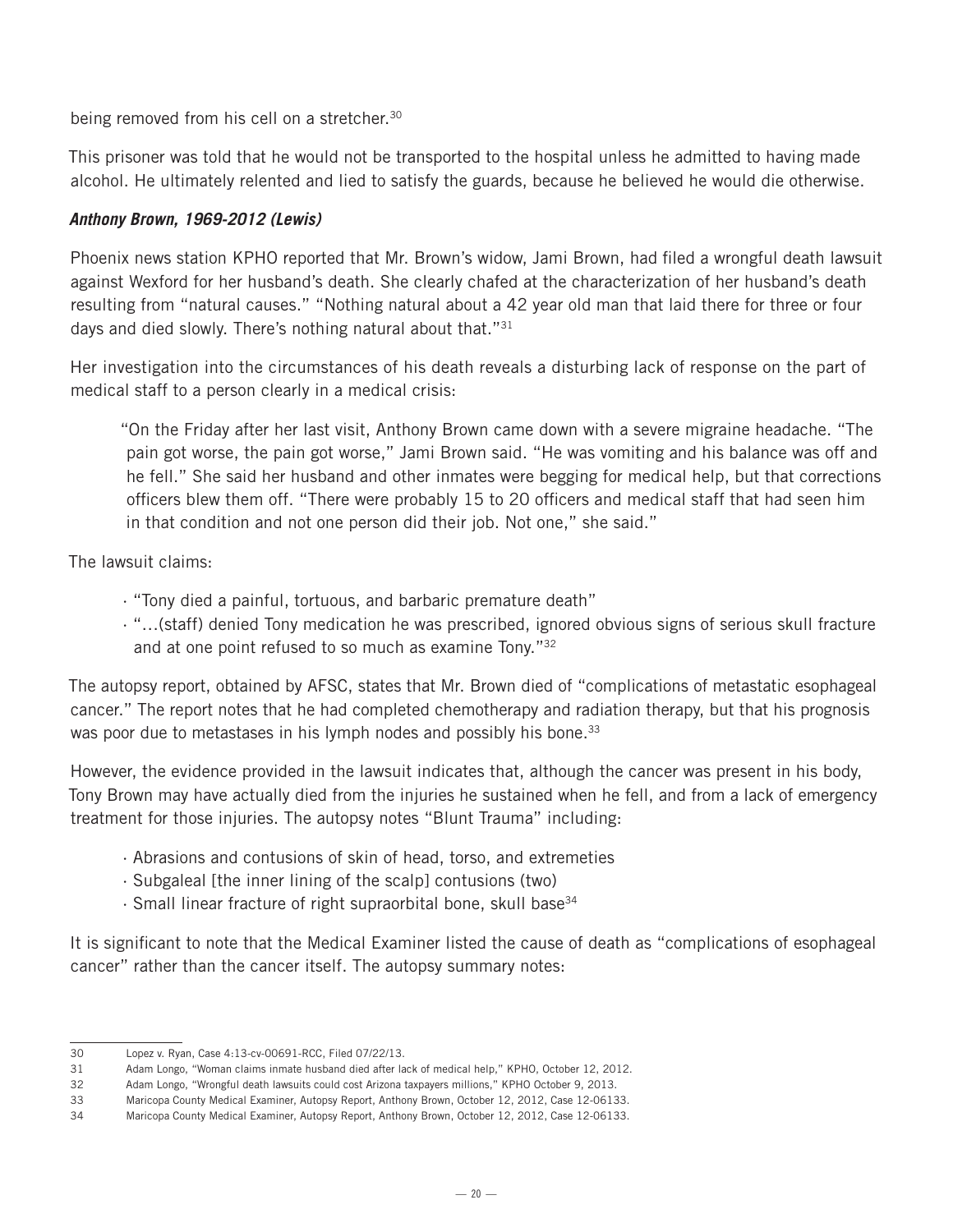"Abnormal behavior, including agitation and combativeness can be seen in association with profound hypoglycemia. Hypoglycemia, often refractory, can be seen in association with advanced cancer, including gastrointestinal cancers."

It appears that the Medical Examiner attributed the fall and resulting skull fracture to these "complications." However, if the allegations in the lawsuit are true, the cause of death may actually have been the unreasonable delay in treatment.

#### **ADC (and its contractors) fails to provide necessary medication and medical devices to prisoners**

#### *Medications:*

AFSC and other prison advocacy organizations have received numerous complaints regarding delays, interruptions, and outright denials of necessary medications. Taken together, these letters present a clear indication that there are significant problems with distribution of medications in the Department of Corrections.

According to a medical professional currently employed by Corizon (previously by Wexford, and before that by the Arizona Department of Corrections), serious and sometimes life-threatening delays in provision of medication have continued under Corizon. He reports that medications are typically two to three weeks late. This includes asthma medications. The pharmacy is located in Kentucky and is owned by Corizon. He believes he distance is largely responsible for the delays.<sup>35</sup>

#### MEDICATIONS AT ADC ARE TYPICALLY TWO TO THREE WEEKS LATE.

The following represents the typical letter to AFSC regarding medications. It has been edited to remove personal and confidential medical information.

"I have severe chronic degenerative spinal disease throughout my entire spine that causes me debilitating pain. I have MRI's to verify this. On 8/13/13, I saw the in-house healthcare provider. He renewed my Rx for [medication] but decreased the dose from the effective dosage of 3600 mg/day to the ineffective dosage of 1800 mg/day because he said Corizon will not let him prescribe above 1800 mg. He also renewed my other pain med. Both Rx's were written for 120 days. On 9/13/13, the nurses refused to give me the second medication and claimed the Rx had expired on 9/12/13."<sup>36</sup>

Two days later, AFSC received a second letter from the same prisoner.

"Today the Corizon nurse refused to give me my other prescribed med. [The prescription] does not expire until 11/13/13, so there is no excuse for them not giving it to me. How do they get away with this? Doesn't anybody care?"37

He reports that this has been an ongoing problem, and indicates that, rather than a clerical error or minor oversight, it is actually the result of Corizon's standard procedures:

"The pharmacy does not deliver the next month's supply of medication before the current month runs out. So if my [medication] supply runs out on the 19th, the 30 day supply often does not

<sup>35</sup> Personal Communication, Anonymous 1. August 24, 2013.

<sup>36</sup> Personal Correspondence, Prisoner 1, September 15, 2013.

<sup>37</sup> Personal Correspondence, Prisoner 1, September 17, 2013.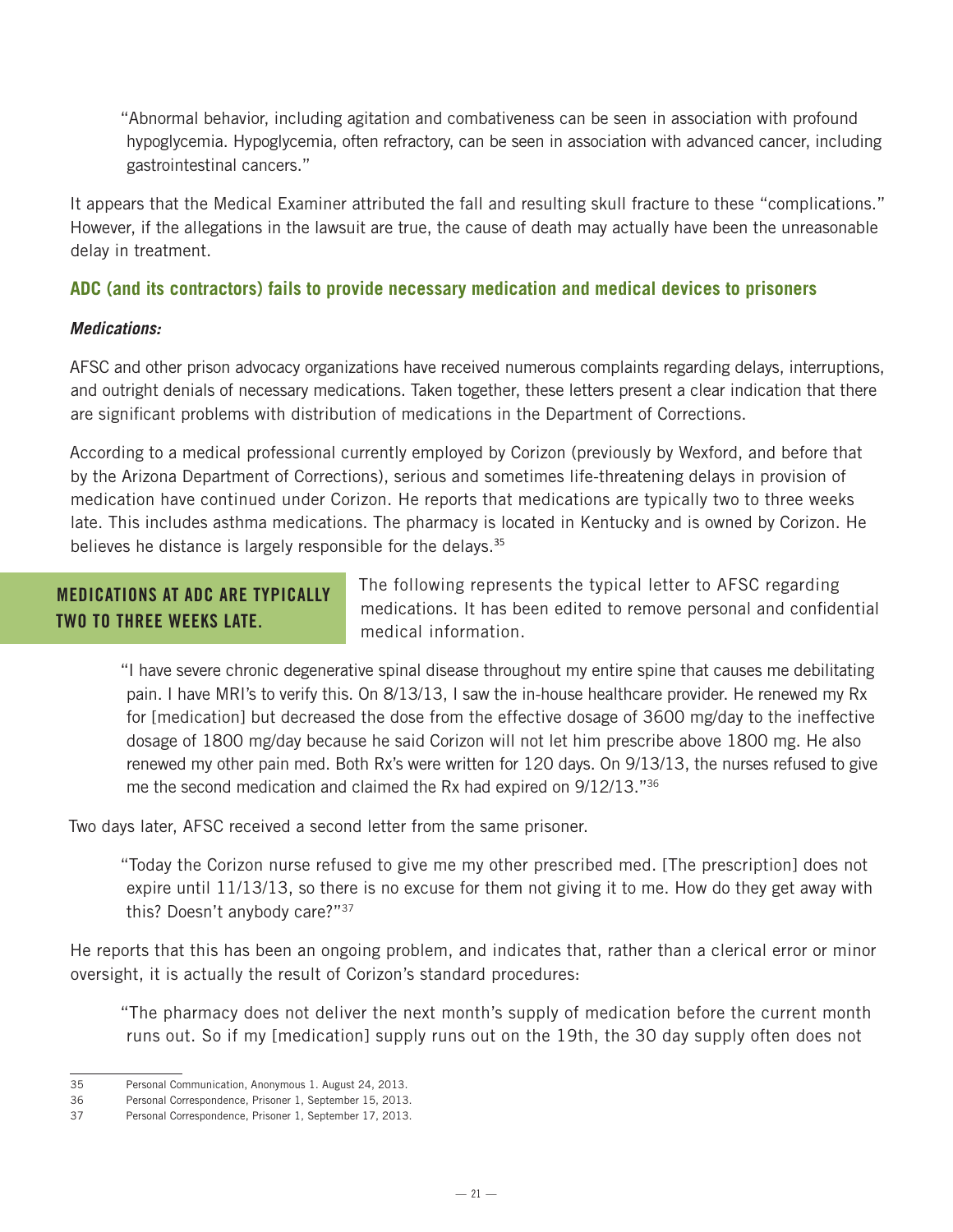arrive for days to a week later, causing me to go completely without my pain medication, even though the Rx is valid and not expired.

A second problem is that when an Rx does expire, medical staff wait until it expires before starting the renewal process. This can take anywhere from a couple days to a couple months."38

If this account is accurate, it would seem that these interruptions in medications are completely avoidable and the situation easily remedied.

#### *Ronald Gene Ferguson (Tucson Complex)*

Mr. Ferguson, age 57, has contacted Faith Lutheran Prison Ministry for assistance with multiple medical problems. He is confined to a wheelchair due to a back injury. The following is an account, pieced together from emails and excerpts of his letters over the course of a year.

"Today [March 14, 2012] I received a very sad letter from Gene, and in it he tells of the almost unbearable pain from a dislocated shoulder. He had been denied assistance in transferring from his wheelchair, and was injured in a fall. I believe that was at least three weeks ago. He finally was x-rayed about a week ago, but has not received any care. He needs bladder surgery and is in pain from that too. He has written requests for medical care, but he suspects that they are screened and not sent in. He has not received the care he needs. While the bladder surgery is frightening, he also knows that without it chances of survival are slim. A friend in his unit just died.<sup>39</sup>

#### On July 6, Gene wrote:

"I just spoke to the med pass nurse, and I have no pain medication (that was 4:17 pm, 7/6/12). I asked for the name of the medical supervisor or the Facility Health Administrator or anyone in authority with Wexford and no one, and I mean no medical staff or security staff knows who is in charge of medical here at Tucson… there are 8 other inmates here in the "hospital unit" (HU 9) that don't have medications (ie: IV antibiotics, blood pressure meds, psych meds; so far I am the only one in need of pain meds.)"40

Gene also wrote that the charge nurses and the doctor spent the entire day (7/3/12) on the phone and on the computer trying to get pain meds for him and cancer medication for another inmate. They were not successful. They could not locate anyone who would claim authorization to resolve the problem, not even temporarily."41

After waiting several years and suffering painful infections from catheters, Mr. Ferguson received surgery to remove his bladder. He was supposed to see the doctor for a follow-up visit, but this was never scheduled. In June of 2013, he wrote the following:

### "I AM STARTING TO THINK CORIZON WANTS ME DEAD."

"I was beginning to feel better, then 2 days ago, they stopped my pain medication. This new doctor we have... He had them stopped, no step down. I've been taking these, methadone, for almost 8 years...

<sup>38</sup> Personal Communication, Prisoner 1, September 30, 2013.

<sup>39</sup> Personal communication, Faith Lutheran, March 14, 2012.

<sup>40</sup> Personal communication, Faith Lutheran, July 16, 2012.

<sup>41</sup> Personal communication, Faith Lutheran, July 16, 2012.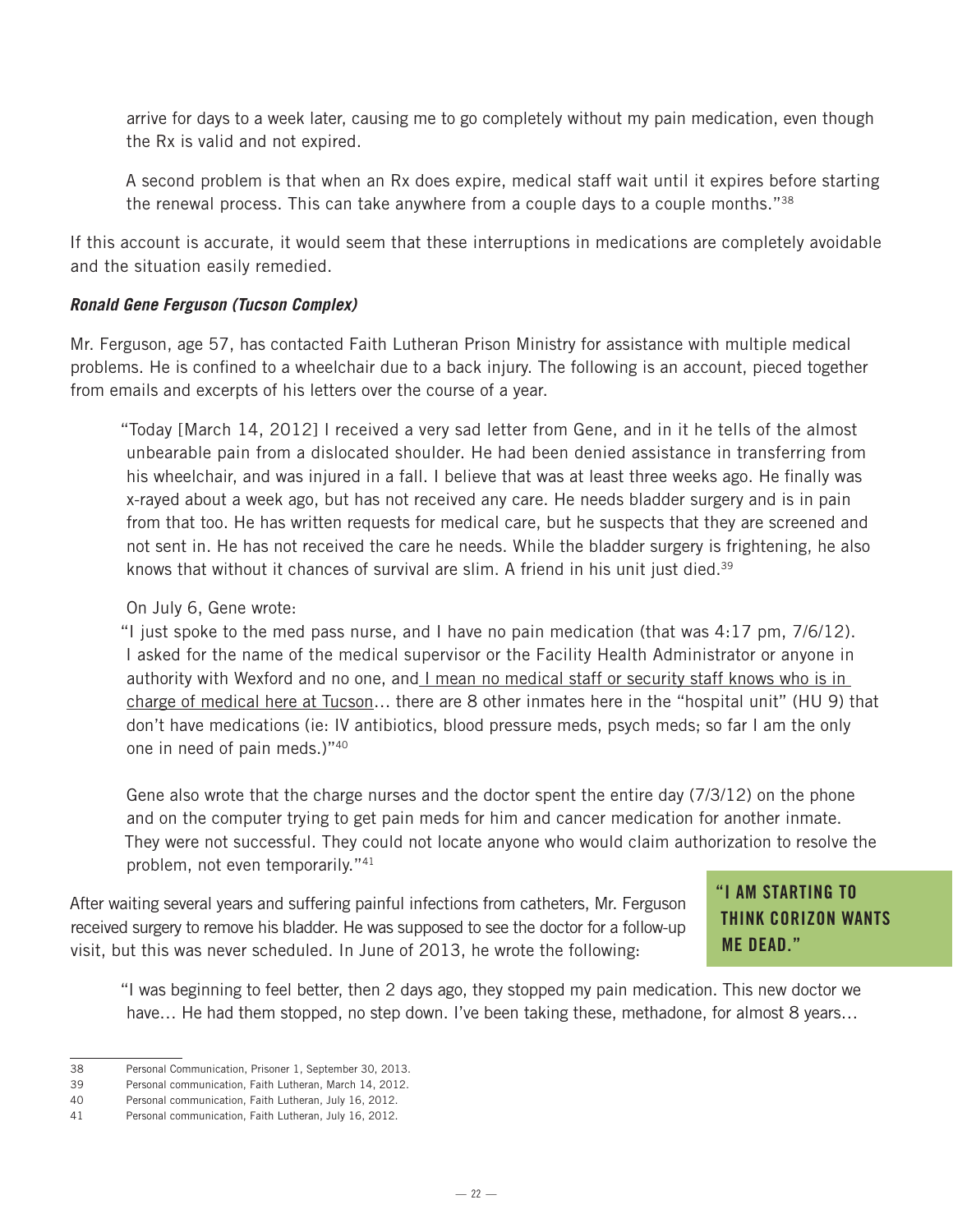30mg 3x's a day to nothing. I started vomiting at 12:30 today when I ate lunch. It's 1 PM and I am still dry heaving 30 minutes later. This morning my back and shoulder pain were so bad I could not even sit up myself. I finally had to have the CNA help me up, get me dressed and into my wheelchair...<sup>42</sup>

Now they want me to get out of bed without assistance or I'm going to go hungry because my food has been left in the food slot, eight ft. away from my bed. For some reason, Corizon has me in their spot light. They stopped another medication. My Coumadin, the blood thinner I was put on because of the blood clots (DVT) in my legs. This new doctor did not ask why I was on it, talk to me, or allow me to ask questions, [discontinued] the med yesterday. No one told me until 5 PM today. I am starting to think Corizon wants me dead."43

#### *Shawn Smith (Florence, Lewis)*

Mr. Smith is 39 years old and confined to a wheelchair. He has been writing to the Faith Lutheran Church's Prison Ministry program, seeking assistance.

"In a recent letter Shawn described how he was suddenly moved to Whetstone in Tucson on Dec.  $26<sup>th</sup>$ . After arriving there, the medical staff and people in charge at Whetstone realized they could not accommodate all of his ADA [Americans with Disabilities Act] needs, and on the same day he was returned to Florence.

While being returned to Florence, a stop light changed and the driver slammed on the breaks. Since Shawn was not secured in the wheelchair, he fell out of the chair, and broke his right leg in two places and his left in one. It took three days before medical was convinced that they were broken. Shawn then spent three days in a hospital and then left to lie in bed for 6 months after the breaks in his legs were taken care of.

He has been promised "an air mattress, a fat boy bed, and a shower chair" but has not received any of these items. He is especially worried about bed sores. He had to have surgery and bone removed to get bed sores healed. It was a painful process."44

#### **ADC (and its contractors) employs insufficient health care staff**

#### *Understaffing:*

In the Tucson Complex, which is now the designated complex for prisoners requiring medical and mental health treatment, the staffing levels have actually gotten *lower* since Corizon was awarded the contract. There is only one MD for the entire complex. Despite the fact that the complex houses only men, this doctor is an OB-GYN. There are four new Nurse Practitioners, all recent graduates. The psychology unit previously had 8 Psychologists. Corizon laid off six and hired one PRN. The initials stand for "pro re nata," a Latin phrase that roughly translates to "as needed" or "as the situation arises." A PRN employee works when called, to fill in for an absent employee or to cover a special situation. The unit previously had seven Psychiatric Nurses, but Corizon laid off all seven. The company then hired two who have little experience in psychology.<sup>45</sup>

<sup>42</sup> Personal communication, Faith Lutheran, June 7, 2013.

<sup>43</sup> Personal communication, Faith Lutheran, June 7, 2013.v

<sup>44</sup> Personal communication, Faith Lutheran, January 17, 2013; and August 19, 2013.

<sup>45</sup> Personal Communication, Anonymous 1. August 24, 2013.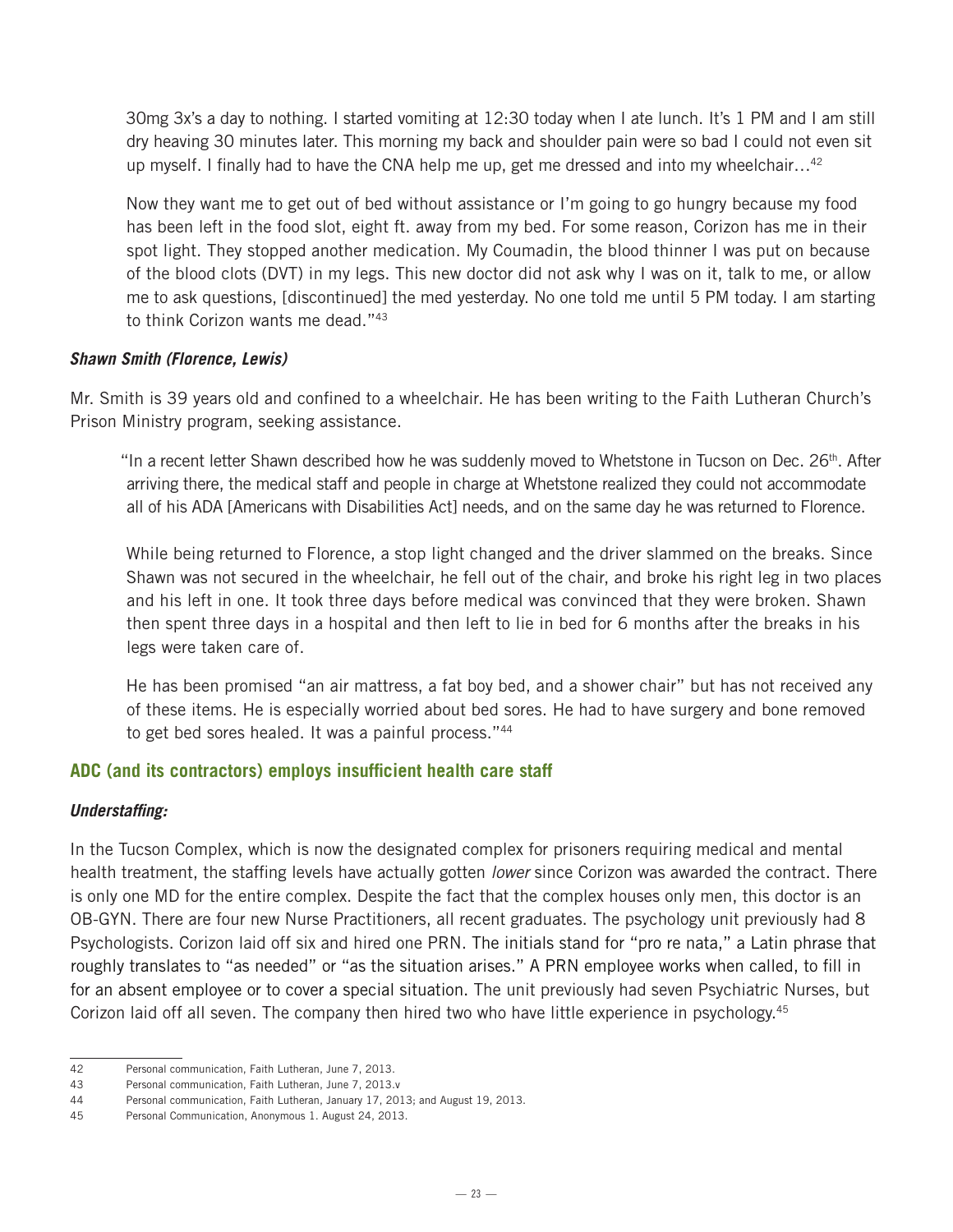#### **II. Even if prisoners see health care providers, they do not receive adequate medical, dental, or mental health care**

#### *Benny Joe Roseland (Florence)*

Mr. Roseland is 59 years old, held in the Central Unit in Florence. Below is an excerpt from a letter dictated to a fellow prisoner:

"I've had a hernia for about five years now, which I incurred while in ADOC custody. About two years ago, after little to no treatment for it, it started to hurt pretty much every time I got out of bed. When I got up to walk, either long distance or to the bathroom, it hurt. I kept putting in HNR's [Health Needs Requests] and about a year and a half ago I was sent to the hospital twice for assessment. They (the "street" doctors) said that I definitely needed an operation, but that it needed to be approved by Central Office. Central office said that they wouldn't do anything until it strangulated… The medication they finally gave me was Naproxen. I took it for a couple of weeks and it really didn't do any good.

During that time period, my chest started hurting. First, just a few minutes a day, then a half an hour, then an hour or two and so on. I thought it might be the Naproxen…I went back to medical and was seen by… the same doctor who prescribed the Naproxen. He told me that it wasn't the Naproxen giving me the chest pain, but that he would schedule me for an EKG. He never did schedule me and about two months later, my chest hurt so bad that I thought I was going to die…

Two weeks later I started throwing up… the guards took me up to the main medical center on complex. They put me on an EKG, told me that my heart was good for someone my age, but that I had acid reflux and that's why my chest was hurting… I continued to throw up and the pain got worse… the following Wednesday after breakfast, I returned to the housing unit and threw up six times…

They sent me to the outside hospital. The first thing they did was take blood from me. They came back in less than an hour and said they had bad news for me. I had a tumor (softball sized) in my left upper chest. After more x-rays and a CAT scan, they took a biopsy… They told me I have terminal cancer, with 2-6 months to live."46

#### *Ernesto "Ernie" Lopez, 1957-2013 (Tucson Complex)*

Mr. Lopez was admitted to Tempe St. Luke's Medical Center on December 26, 2012 and evaluated for a liver mass (tumor). However, once he was discharged back to the prison, he received none of the recommended follow up. He was sent back to the hospital on January 8, 2013, "because his LFT's [Liver Function Test] were getting worse and he was deteriorating." At that time, the hospital staff noted,

"The patient was supposed to follow up [with] pathology and receive a PET scan; unfortunately none of that workup has been done at this time. The patient says that he has requested [but] no oncology consults [have] even been performed at this time either. The patient's pathology does show that he had metastatic adenocarcinoma, so therefore it is felt that the patient does have cancerous etiology and does need to receive further workup."47

<sup>46</sup> Arizona Prison Watch blog, "Cancer in custody: Benny Joe Roseland, 59, is dying to save us money," August 1, 2013. Letter dated July 3, 2013.

<sup>47</sup> Tempe St. Luke's Hospital, "History and Physical" January 8, 2013.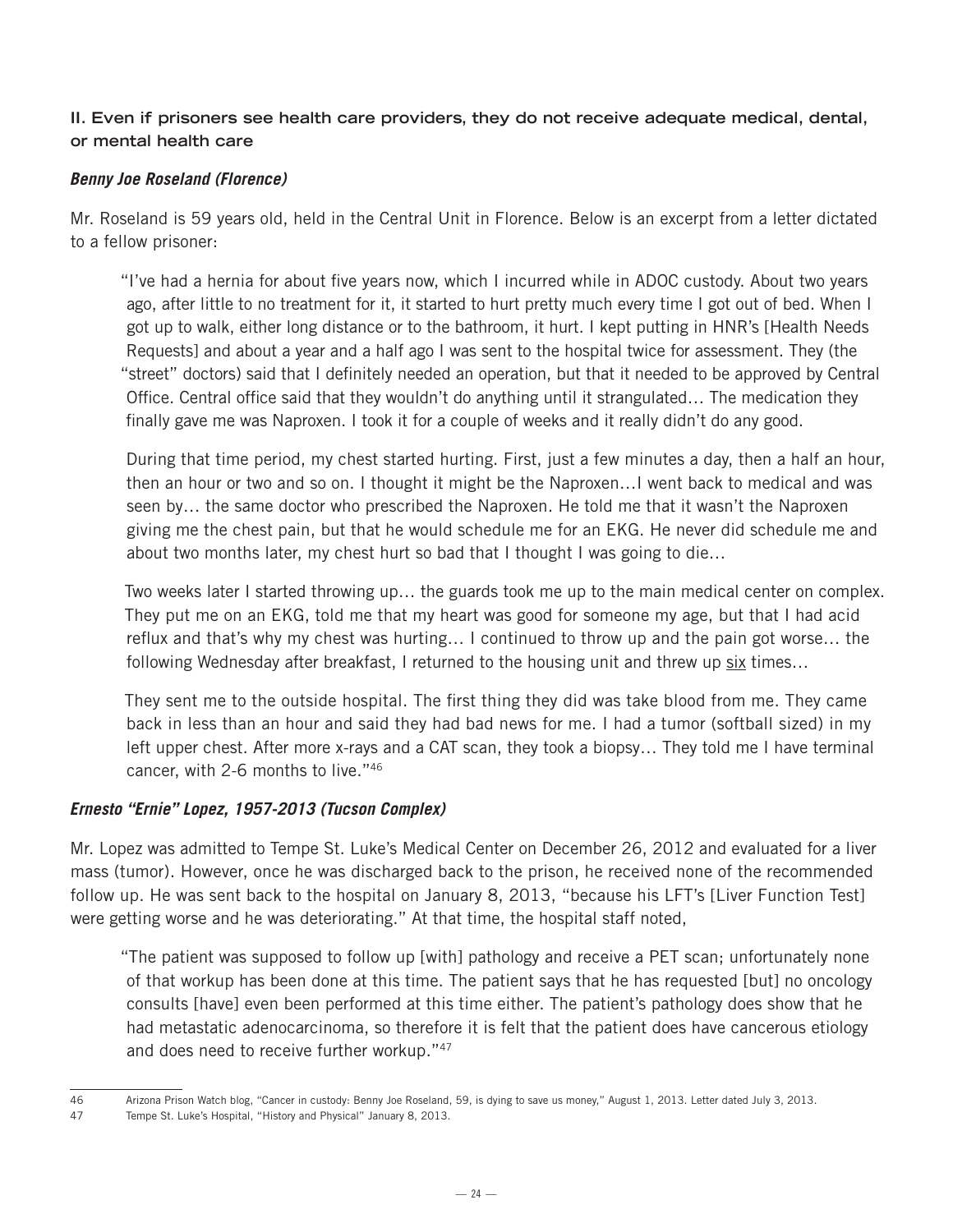He was released again on January 17, and discharged back to the prison infirmary. The discharge summary states "the patient needs immediate follow up with oncology service for possible palliative chemotherapy and follow up as an outpatient with oncology."48

It is unknown at this time whether any of the follow up treatment was provided. Mr. Lopez died in prison almost exactly one month later, on February 18, 2013.

#### *Travis Watson (Yuma)*

Mr. Watson is a 38 year old who is fortunate enough to have a mother who is a registered nurse and who actively advocates on his behalf. She contacted the American Friends Service Committee seeking assistance with a disciplinary matter that relates directly to her son's medical problems. The case reveals how delayed and/or insufficient medical care can have far-reaching impacts on a prisoner's life, beyond their physical health.

His mother has extensive documentation of Mr. Watson's numerous requests for treatment, recommendations for treatments or procedures that were never provided, and medical reports that demonstrate the severity of his condition.

Mr. Watson underwent chemotherapy in January of 2011. The following April, he first complained of difficulty urinating, and this problem has continued to the present day. He is only able to urinate 1-2 times per day, and a post-void catheterization revealed that he was unable to empty his bladder completely. He has submitted numerous HNR's, and the condition has been noted repeatedly in his medical files. He was prescribed several medications for the problem. During several visits to medical staff other tests were ordered but never done. He was finally seen by a urologist in November of 2012, and diagnosed with an enlarged prostate, hypotonic bladder, and enlargement of the lobes of the bladder. The urologist and other medical providers have recommended that Mr. Watson have a follow-up Urodynamic Study, which has not been done to this day.

In the meantime, Mr. Watson has gotten at least two major tickets for "refusal" to submit urine for a drug test. Despite his repeatedly explaining to the guards that he is unable to urinate, and the medical staff's longstanding knowledge and documentation of this fact, he has not been able to get these tickets overturned. All visitation and phone privileges have been taken from him for months as punishment for his "refusal." Mr. Watson has never had a positive drug test during his incarceration.

#### **ADC (and its contractors) fails to provide prisoners with care for chronic diseases and protection from infectious disease**

#### *Tuberculosis Outbreak at Whetstone Unit in Tucson*

On August 22, 2013, a prisoner was sent to the hospital because he was coughing up blood. He tested positive for Tuberculosis (TB). The Whetstone yard is a large minimum security unit housing 1,200 prisoners. Many of these prisoners are permitted to work outside the prison during the day. Therefore, it is possible that this prisoner infected others in the community. It is unclear whether or when the Department of Corrections notified the Health Department that there had been an outbreak.

<sup>48</sup> Tempe St. Luke's Hospital, "Discharge summary," January 17, 2013.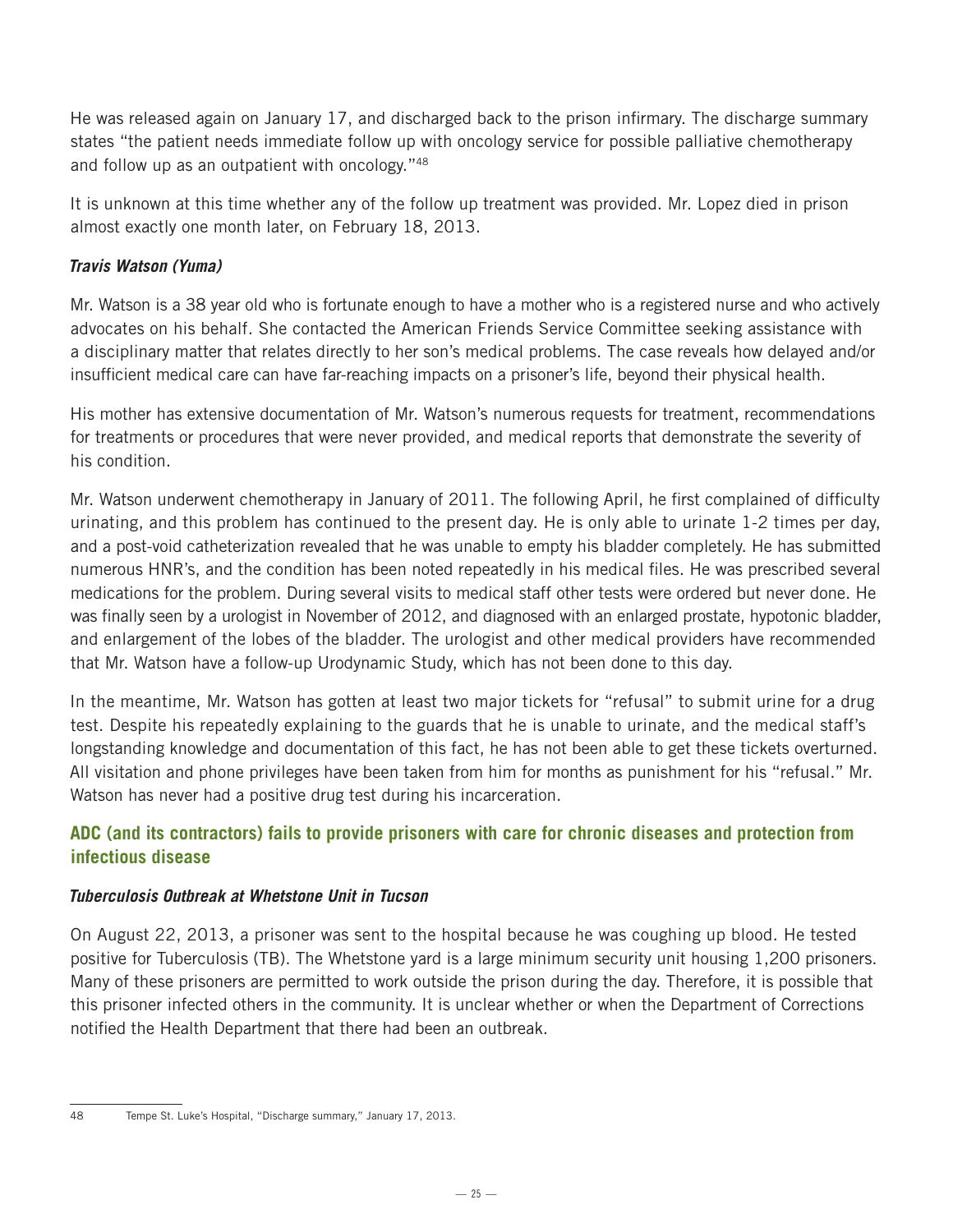The yard from which the affected prisoner had come was "quarantined" for only one day. On this day, the prisoners were not sent out on work detail. However they were permitted to go to meals, recreation, and classes with the other prisoners. In addition, family visitation was conducted as usual for the weekend of August 24<sup>th</sup>. The quarantine was lifted on Tuesday, August  $20<sup>th</sup>$ , and the prisoners returned to work in the community *without being tested for TB*. 49

Over the objections of medical staff, Corizon decided not to test any other prisoners. Staff were told that, if the prisoner who tested positive continued to test positive a third time (a second test was already positive), then they would consider testing just a few prisoners who lived or worked close to him.<sup>50</sup>

This clearly represents a threat not only to the health of the prisoners and staff in the facility, but also endangers public health. Prisoners who may have been exposed to TB have had visits with their family members, including small children. They have also left the prison to work in the community, putting untold numbers of people at risk.

#### **ADC (and its contractors) fail to provide timely access to medically necessary specialty care**

#### *Mackie McCabe, 1956-2013 (Tucson Complex)*

According to the Arizona Department of Corrections press release, Mr. McCabe "died June 2 at the University of Arizona Medical Center from apparent natural causes."<sup>51</sup> The autopsy report from the Pima County Medical Examiner, provides a pathologic diagnosis of metastatic liver carcinoma.<sup>52</sup>

In fact, Mr. McCabe died of medical neglect. He had been diagnosed with cancer for over one year, but both Wexford and Corizon denied him a referral for cancer treatment. For the last three months of his life, McCabe had been rendered completely unable to speak and was confined to a wheelchair, assisted by fellow inmates in his activities of daily living. Formerly a robust man, he literally shrank in size, rapidly losing weight and muscle mass. $53$ 

## "TO SAY THAT I'M TERRIFIED WOULD BE AN UNDERSTATEMENT. BUT I SIMPLY DO NOT KNOW WHAT TO DO."

A letter Mr. McCabe sent to the Prison Ministry program at Faith Lutheran Church shortly before he died demonstrates the fear and desperation prisoners experience when their medical concerns go unaddressed:

"On or about January 19, 2012, I was seen and diagnosed by an Oncologist Specialist at the Maricopa Medical Center as having Cancer of the Liver. The Oncologist also informed me that since it was still in its early stages, he felt it could be successfully treated and recommended that a Biopsy be performed as soon as possible.

Upon my return to the Tucson Complex, (after having been in the custody of the Maricopa County Jail awaiting the adjudication of a separate case), on February 27,2012. After a six-month delay the recommendations from the outside hospital was finally followed. I have since then submitted several

<sup>49</sup> Personal Communication, Anonymous 1, August 24, 2013.

<sup>50</sup> Personal Communication, Anonymous 1, August 24, 2013.

<sup>51</sup> Arizona Department of Corrections, Inmate Death Notification, June 6, 2013.

<sup>52</sup> Pima County Medical Examiner, ML 13-01441 External Examination Report, Case # 2013-040329. June 3, 2013.

<sup>53</sup> Personal Communication, Anonymous 1, August 24, 2013.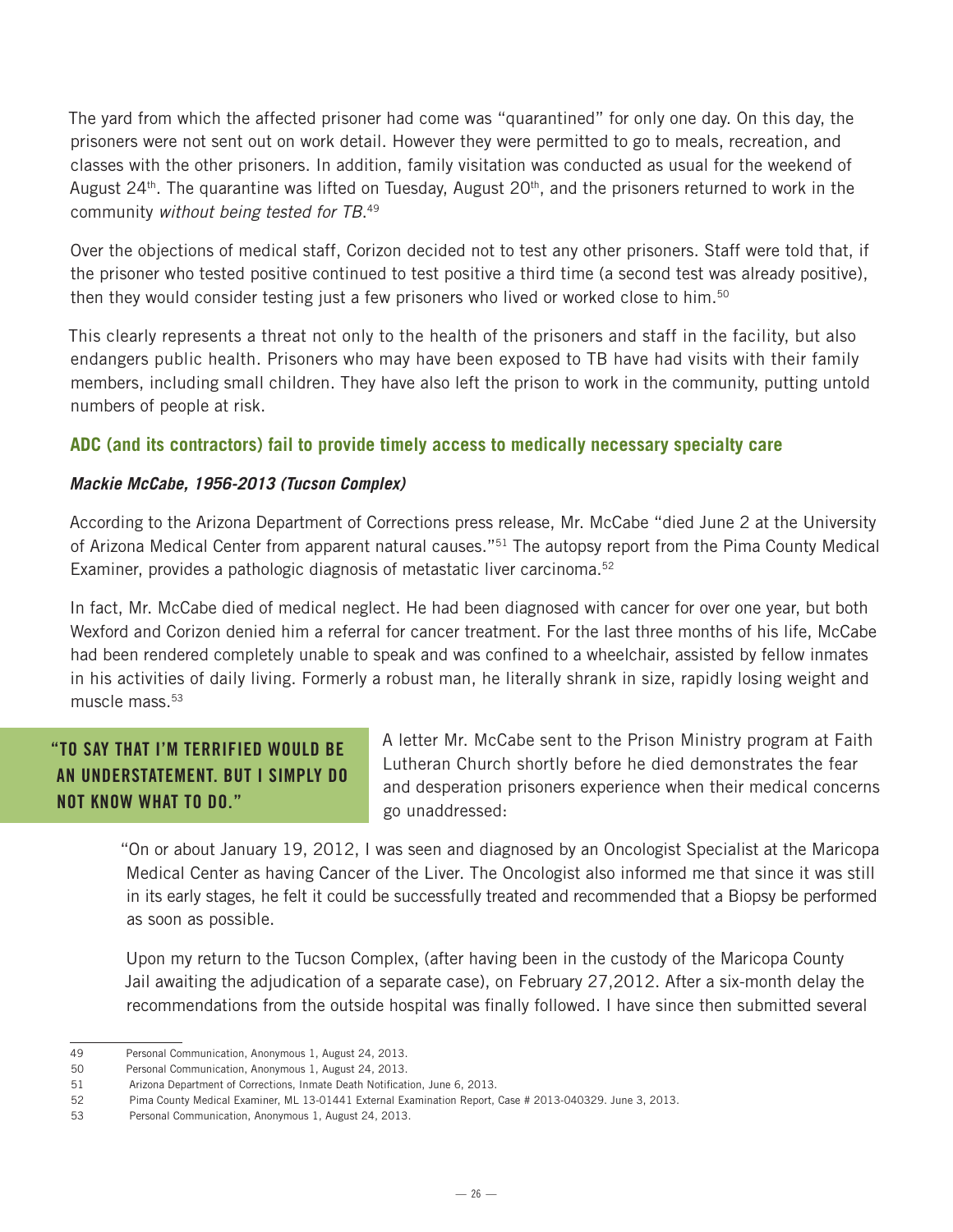Health Needs Requests (HNR's), have followed up with three Informal Resolution requests as follows: 08/27/12, 11/27/12 and again on 01/18/13. I have been recommended to see another Oncologist Specialist by three separate prison doctors all to no avail.

I am a 58 year old man who is classified as SMI [Seriously Mentally Ill], my mental impairment is such, that I recognize that without the assistance of an advocate helping me to maneuver through this web of misdirection, confusion, and uncaring medical caregivers, I will simply be allowed to continue deteriorating at a fatally unhealthy rate. To say that I'm terrified would be an understatement. But I simply do not know what to do."54

Clearly, in the time he spent waiting for corrections and its contractors to act, the cancer spread and became terminal. It is reasonable to conclude that if Mr. McCabe had been treated promptly and according to the recommendations of the oncologist, he could be alive today.

#### **ADC (and its contractors) deny mentally ill prisoners medically necessary Mental health treatment, including proper management and administration of psychotropic medication, therapy, and inpatient treatment**

#### **Defendants deprive suicidal or self-harming prisoners of basic mental health care**

Between 2011 and 2012, there were 19 confirmed suicides in the Arizona Department of Corrections. This was noted as being 60% higher than the national average. Research conducted by the American Friends Service Committee found that **there have been 8 suicides in ADC in just the first eight months of 2013**.

The majority (five) of these occurred in maximum custody units. Two occurred in "close" custody units, which are the second highest security yards and feature some of the same restrictive elements, including being confined to their cells for 22-24 hours a day. The main difference is that maximum security inmates are single-celled. Here is the description of the two custody levels, from the ADC policy manual:

"Maximum Custody—Inmates who represent the highest risk to the public and staff and require housing in a single cell setting. These inmates have limited work opportunities within the secure perimeter and require frequent monitoring. These inmates require escorted movement in full restraints within the institution.

Close Custody—Inmates who represent a high risk to the public and staff. These inmates shall not be assigned to work outside the secure perimeter of an institution. These inmates require controlled movement within the institution."55

An investigation into the use of long-term solitary confinement conducted in 2007 by the American Friends Service Committee reached the following conclusions:

1. **Prisoners in supermax units have higher rates of mental illness.** People with mental illnesses are more likely to wind up in supermax because their symptoms cause them to repeatedly break prison rules, resulting in a gradual increase in their security classification. *One in four prisoners in the*  Arizona Department of Corrections' Special Management Unit is mentally ill. A study of Washington

<sup>54</sup> Personal Communication, Faith Lutheran, January 23, 2013.

<sup>55</sup> Arizona Department of Corrections, Department Order 801: Inmate Classification.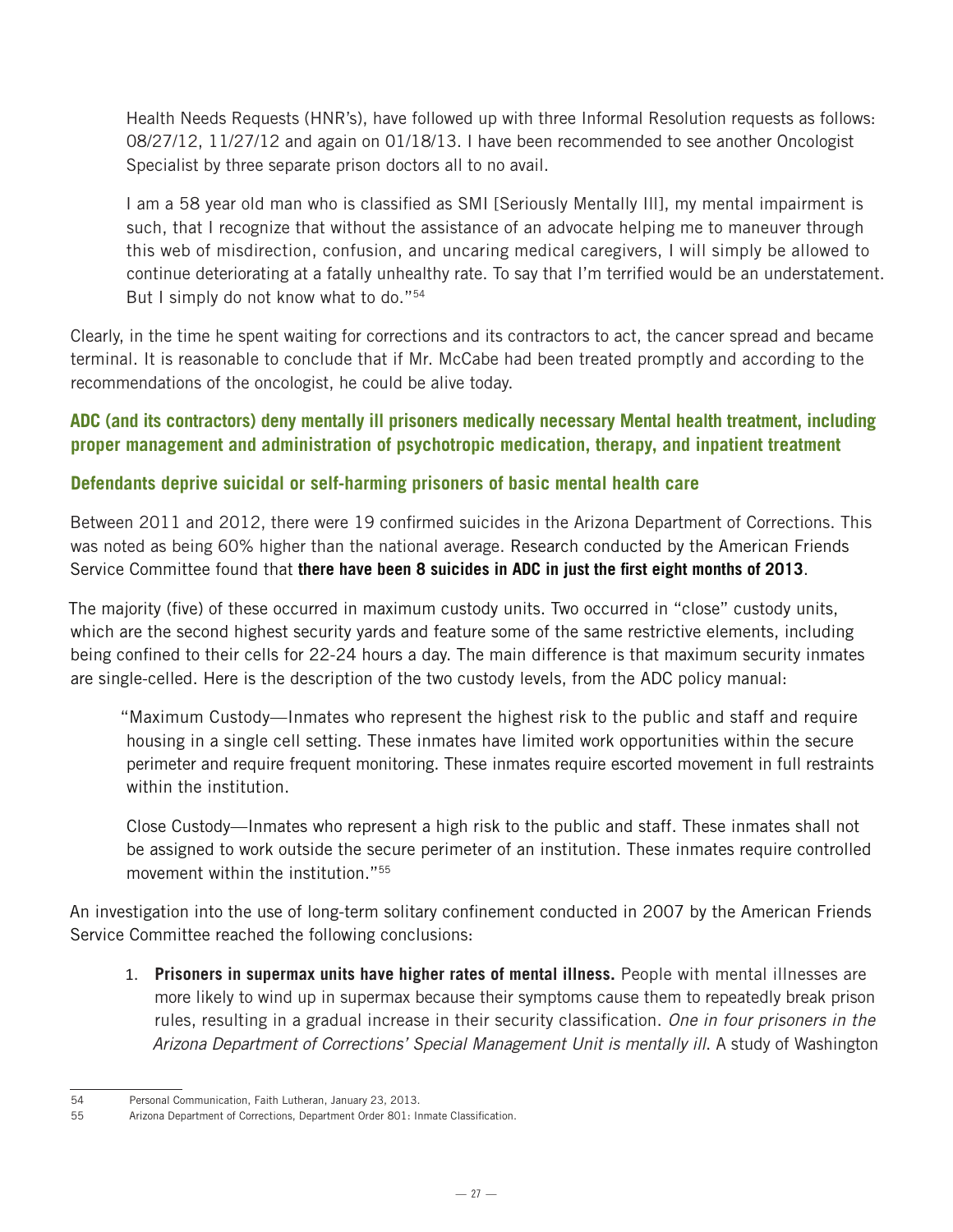state prisoners similarly found that prisoners with mental illness were five times more likely to be placed in supermax.

2. **Supermax units are damaging to prisoners' mental health**. Mental Health experts have found that longterm isolation conditions have exacerbated and even *produced* mental illness in otherwise healthy people. Supermax prisoners can develop a syndrome involving visual and auditory hallucinations, hypersensitivity to noise and touch, paranoia, uncontrollable feelings of rage and fear, and massive distortions of time and perception. Studies have also found that supermax confinement increases the risk of prisoner suicides. New York State found that 53 percent of all mentally ill inmates in supermax confinement had attempted suicide.<sup>56</sup>

#### *Nelson Johnson, 1981-2012 (Florence Complex)*

Mr. Johnson committed suicide on July 1, 2012, less than two months after he arrived at Florence. A Phoenix prisoner advocacy group reported that he "had such severe symptoms of schizophrenia and depression that before he hung himself in his cell in Florence prison, he attempted to starve himself to death and had to be tube-fed. According to his family, he was feeling unsafe in the general population and was desperate to get into protective custody; they don't know if he had been assaulted or if some other trauma triggered his panic. Nelson was in an isolation cell when he died."57

Mr. Johnson was 31 years old. He was serving a sentence of one year and nine months for "resisting arrest."<sup>58</sup>

#### *Dale Hausner, 1973-2013 (Eyman Complex)*

Clearly, Mr. Hausner, popularly characterized as a "serial shooter," is not a particularly sympathetic character. According an ADC press release:

"Hausner was serving a death sentence after being convicted of 80 crimes, including six counts of 1st degree murder, attempted murder, aggravated assault, cruelty to animals and other charges."<sup>59</sup>

However, Mr. Hausner's recent suicide raises grave concerns regarding the treatment of mentally ill and suicidal inmates in ADC. The autopsy report reveals that the cause of death was amitriptyline intoxication. Amitryptyline is an antidepressant. The toxicology report reveals positive results for amitriptyline, at a concentration of 13348 ng/ml. The therapeutic range is listed as 10-250. He also tested positive for Noritriptyline, but no concentration was given.<sup>60</sup>

Mr. Hausner was on death row for the severity of his crimes. He had been battling with his defense attorneys because he wanted to waive his appeals and be executed as soon as possible. At the time of his death, his attorneys were attempting to arrange for a hearing to determine whether he was competent to waive his appeals.

<sup>56</sup> Matthew Lowen et al, "Buried Alive: Solitary Confinement in Arizona's Prisons and Jails," American Friends Service Committee, Arizona. 2007.

<sup>57</sup> Arizona Prison Watch blog, "Victims of Despair and Suicide," August 10, 2012.

<sup>58</sup> Arizona Department of Corrections, "Inmate Death Notification," July 2, 2012.

<sup>59</sup> Arizona Department of Corrections, Media Advisory, "Pinal County Medical Examiner Releases Report on Hausner's Death," July 11, 2013.

<sup>60</sup> Pinal County Medical Examiner, "Dale S. Hausner, ML 13-01623, Autopsy Report," Case # 2013-030099, June 21, 2013.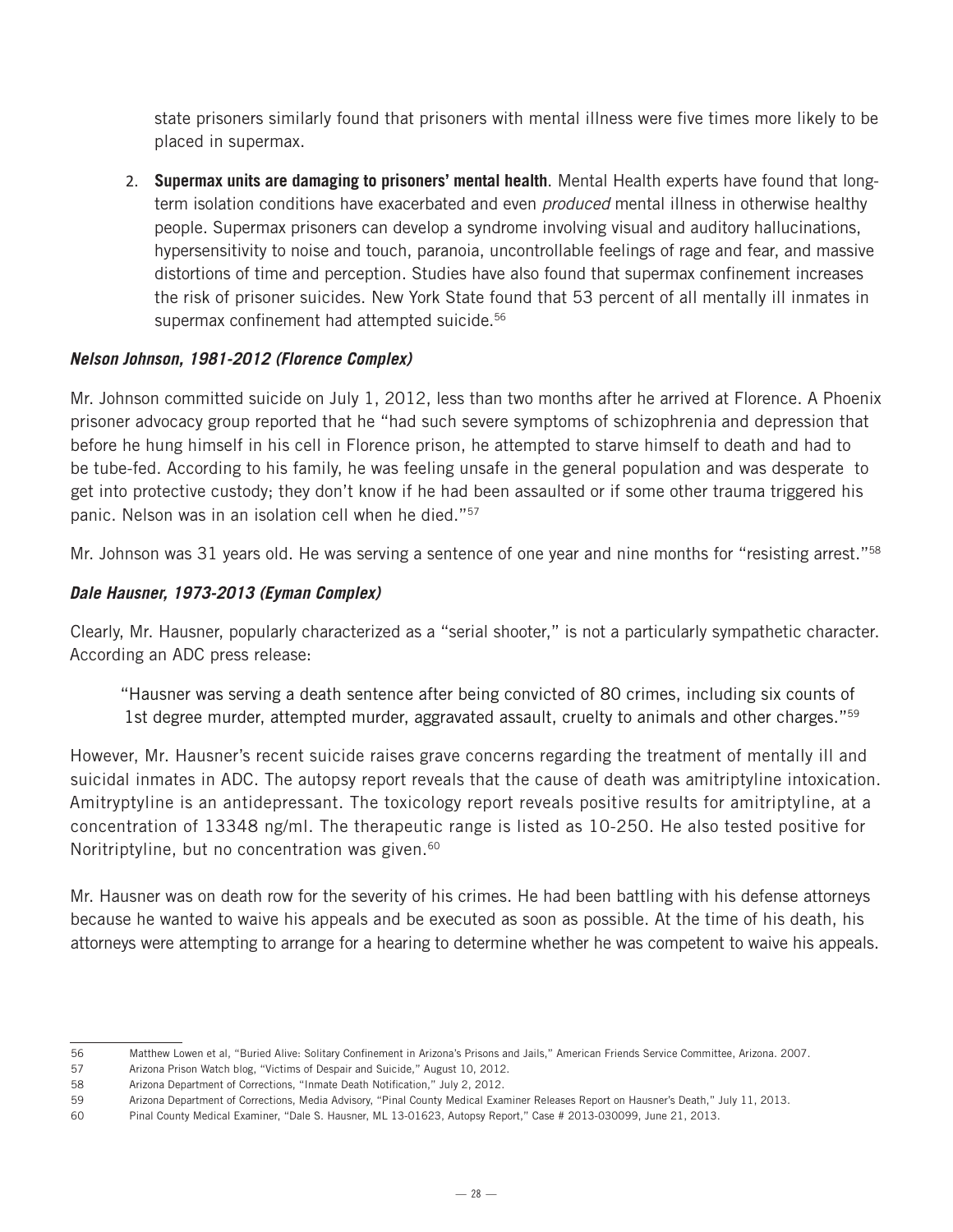The *Arizona Republic* reported that "Hausner had attempted suicide before, in jail in December 2006, four months after he and his codefendant, Samuel Dieteman, were arrested at their Mesa apartment..."<sup>61</sup>

The article goes on to say,

"A prison spokesman said that he could not say whether Hausner had a prescription for the drug because of the investigation and because he could not release medical information.

Randy Hausner said that, to his knowledge, his brother was not being treated with the drug. Tim Agan, who was one of Hausner's defense attorneys during his trial, said, "He's been thinking about suicide for years.

Agan said it was an open secret on Death Row that Hausner was hoarding drugs.

"My understanding is the other inmates knew it was coming," Agan said.

And a friend of Hausner's from outside the prison told *The Arizona Republic*, "He told me a few times that he was able to get things in there."<sup>62</sup>

Clearly, Mr. Hausner was a known suicide risk. As discussed earlier, amitriptyline is a highly toxic medication that has led to numerous patient deaths. This, combined with the persistent problem of drug trafficking inside prisons, should lead any medical provider or prison administrator to exercise extreme caution. If Hausner had a prescription for this medication, he should have been watched closely whenever those medications were administered so that he could not hide the pills in his mouth (commonly referred to as "cheeking") in order to hoard enough to kill himself. And if he purchased them from other prisoners for whom they were prescribed, the same is true of those other prisoners—they should have been closely monitored for the same reason. Unfortunately, the internal ADC investigation into Hausner's death did not assess this issue or provide any documentation to indicate exactly how he obtained the medications.

<sup>61</sup> Michael Kiefer, "Death of Phoenix serial shooter Dale Hausner ruled a suicide," *Arizona Republic*, July 11, 2013

<sup>62</sup> Michael Kiefer, "Death of Phoenix serial shooter Dale Hausner ruled a suicide," *Arizona Republic*, July 11, 2013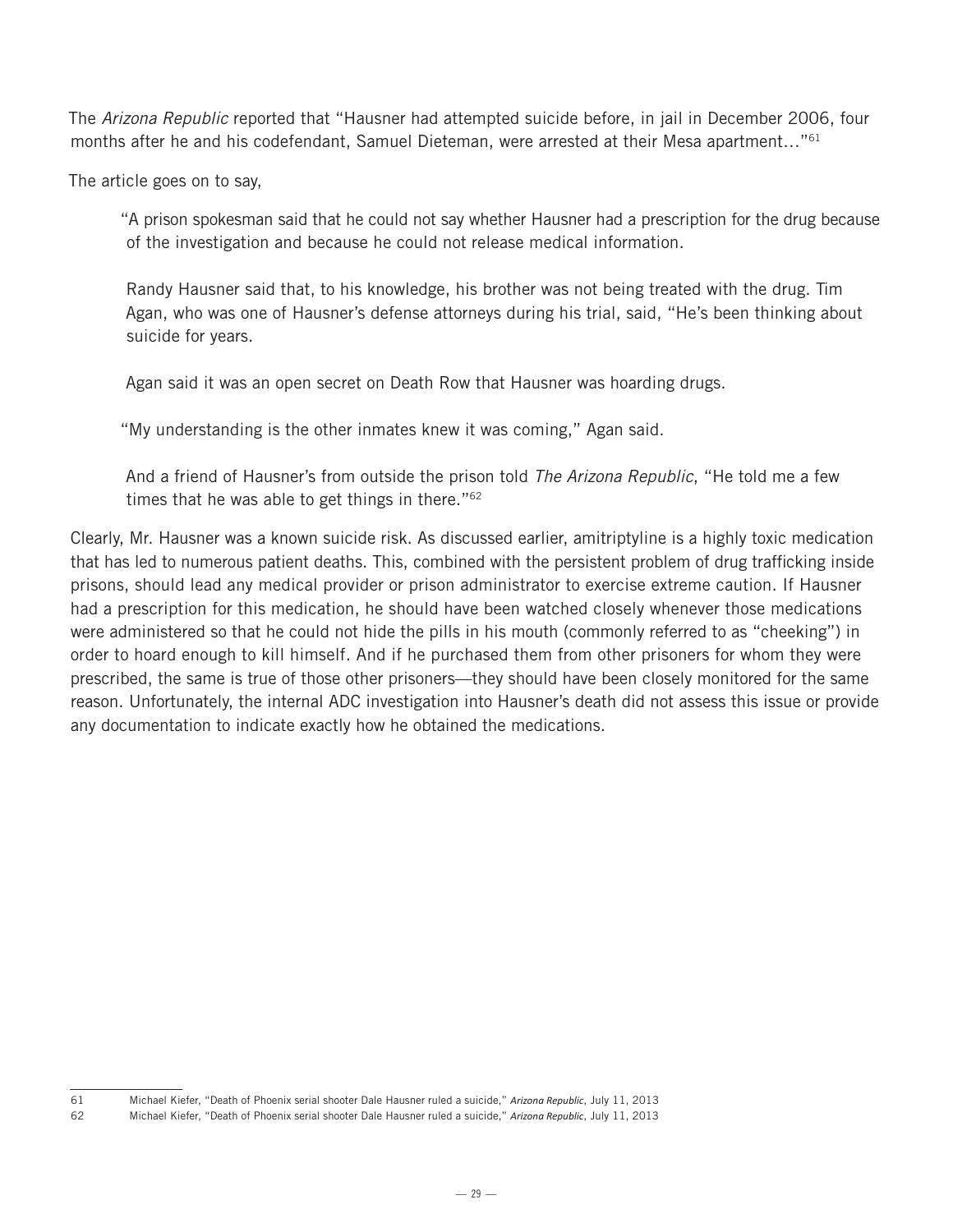# **Conclusions and Recommendations**

#### **The quality of medical care in the Arizona Department of Corrections has worsened since Parsons v. Ryan was filed in March of 2012**.

It is evident from the documentation provided in this report that the problems are not limited to a few isolated locations, "bad apples," or individuals. They are the result of policies, organizational culture, and an operating model that prioritizes cutting costs over delivering adequate and timely care.

This report presents data collected on 50 deaths that have occurred in the first eight months of 2013 as well as 14 detailed case studies. A review of the complexes on which these prisoners live(d) reveals that problems with medical care are widespread throughout the Department of Corrections. Deaths, case studies, and/or suicides detailed in this report occurred on eleven of the fifteen Arizona Prison Complexes.

| <b>Complex</b>   | <b>Case studies</b> | <b>Deaths</b>  | <b>Suicides</b> |
|------------------|---------------------|----------------|-----------------|
| Tucson<br>1.     | 5                   | 15             | 1               |
| Florence<br>2.   | 3                   | 14             | $\overline{2}$  |
| Eyman<br>3.      | 3                   | 8              | 4               |
| Perryville<br>4. | 1                   | $\overline{2}$ | 1               |
| Lewis<br>5.      | 1                   | $\overline{2}$ | $\Omega$        |
| Yuma<br>6.       | 1                   | 1              | $\Omega$        |
| Kingman<br>7.    | 0                   | 3              | $\Omega$        |
| Phoenix<br>8.    | 0                   | $\overline{2}$ | $\Omega$        |
| Winslow<br>9.    | 0                   | 1              | $\Omega$        |
| 10. Safford      | 0                   | 1              | $\Omega$        |
| Douglas<br>11.   | 0                   |                | 0               |

Some complexes had higher numbers of fatalities and other concerns. These tended to be those with high populations and/or medical facilities. Those complexes located in "medical corridors" or having medical facilities onsite would logically house more sick prisoners. They are also the units where more medical staff are located and medical procedures are supposed to be performed. It may be that the high concentration of deaths is simply due to having more sick inmates in these locations. However, it may instead be an indication of the dysfunction of the medical system itself. Further investigation is needed to determine where the breakdowns occur and how the state can address the problem in a meaningful way.

One thing is clear: **These problems cannot be corrected through privatization**. This report provides evidence that the cost-cutting, bottom-line focus of for-profit prison medical providers stands in conflict with the public interest and civic nature of Corrections, and directly contributes to delays, denials, and insufficient medical care. Contracting out the medical care at ADC has resulted in more bureaucracy, less efficiency, and decreased quality of care. What is required to correct the problem is transparency and accountability. Privatization functions only to hinder those processes.

The situation may be summed up with this truism: "Pay now or pay later." Prisons and medical care are inherently expensive. As any health care professional will attest, the best way to save money in medicine is through preventive care. Treating conditions early is vastly less expensive than waiting until the disease progresses to a crisis point, requiring surgery and more aggressive therapies and medications.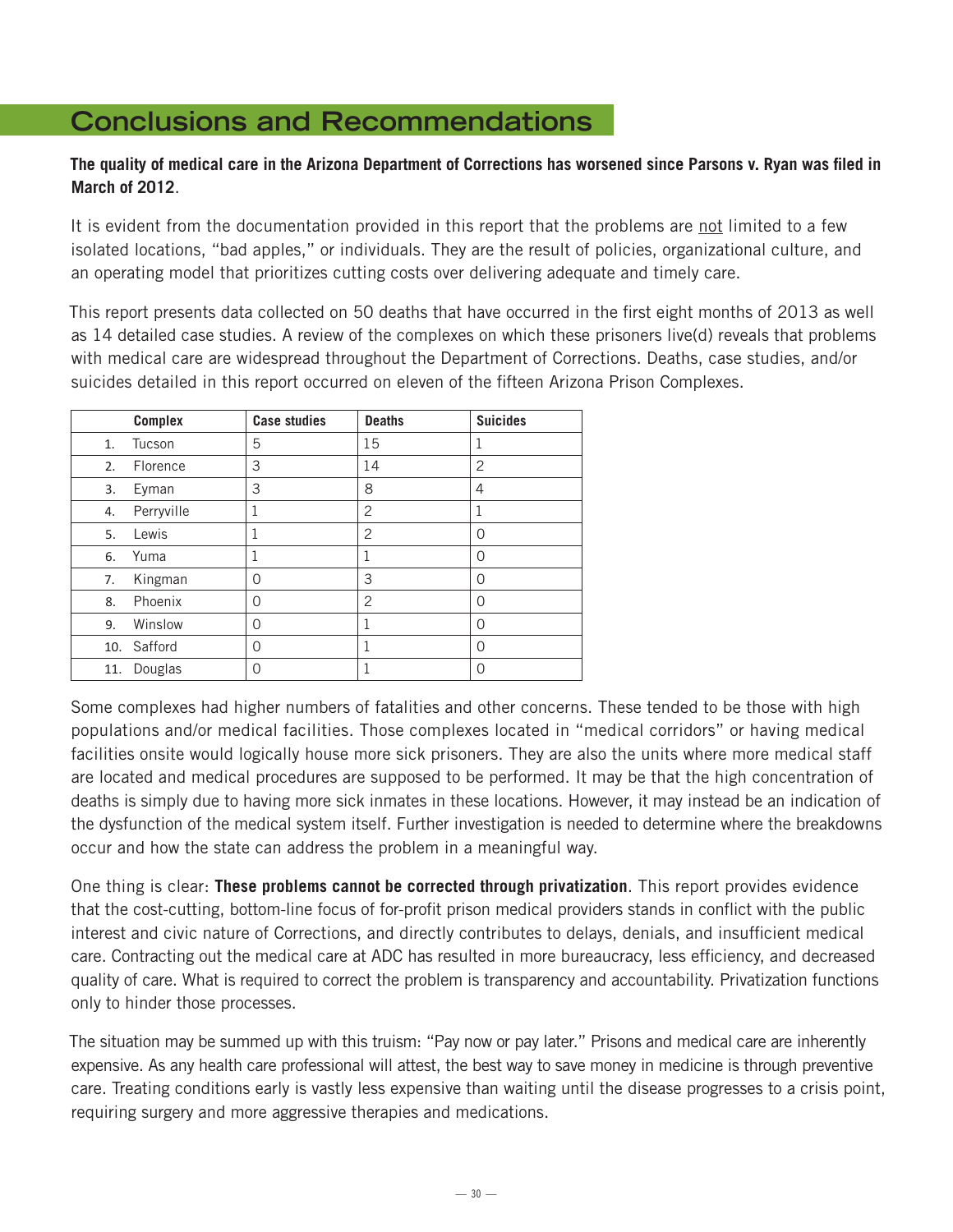'Paying later' in this case refers not only to the expenses associated with treating advanced and chronic conditions, but also to the cost of defending the state against wrongful death lawsuits and larger class-action suits such as Parsons v. Ryan. KPHO in Phoenix reported recently on just two wrongful death suits on behalf of deceased prisoners' families that could cost Arizona taxpayers millions of dollars.<sup>63</sup>

The American Friends Service Committee is limited in its ability to access the documents necessary to fully assess the scope of the problem and to identify solutions. Nevertheless, the issues documented in this report make a strong case that the situation in our state prisons has reached a crisis point and requires immediate intervention.

There appears to be no independent or public oversight over the contracts, the performance of the contractor, or over the Department of Corrections. As it stands now, it is up to the Department of Corrections to monitor and hold accountable the contractor, Corizon. As a publicly-traded for profit corporation, Corizon is not held to the same standards as a state-run agency, and therefore is not required to make any information available to the public. The Department of Corrections Director answers to the Governor, making this appointment inherently political.

The fact that it required a small, non-profit agency to complete this review and raise these issues is a testament to the need for independent oversight and public accountability for both the ADC and any for-profit contractors it may employ.

Based on the findings in this report, the American Friends Service Committee makes the following **Recommendations:**

- **1. That the Arizona Auditor General immediately initiate an audit and independent investigation into the issues raised in this report.** The Auditor General should complete the report within six months, and this report should be made available to the public. In the future, such audits should be completed on a regular basis, at least biannually, to ensure that care remains at acceptable levels.
- 2. If the results of the Auditor General's investigation confirm that there are systemic deficiencies in provision of medical and mental health care, **the Governor's Office should act immediately to ensure these issues are immediately addressed and insist that ADC be in full compliance with established medical practices and standards of care**. Any correctional or contract staff found to be responsible for these problems should be held accountable, including senior administration.
- **3. That the Arizona State Legislature permanently reinstate and reconstitute the Joint Select Committee on Corrections** and expand its purview to any and all contracts held by the Department of Corrections and the contracting entities.
- **4. That the legislative requirement for privatization of medical care at ADC be immediately rescinded and any contracts cancelled as quickly as possible**.

The findings in this report are intended as a call to action for state leaders and to Arizona taxpayers. While some may argue that those who commit crime are not deserving of quality medical and mental health care,

<sup>63</sup> Adam Longo, "Wrongful death lawsuits could cost Arizona taxpayers millions," KPHO October 9, 2013.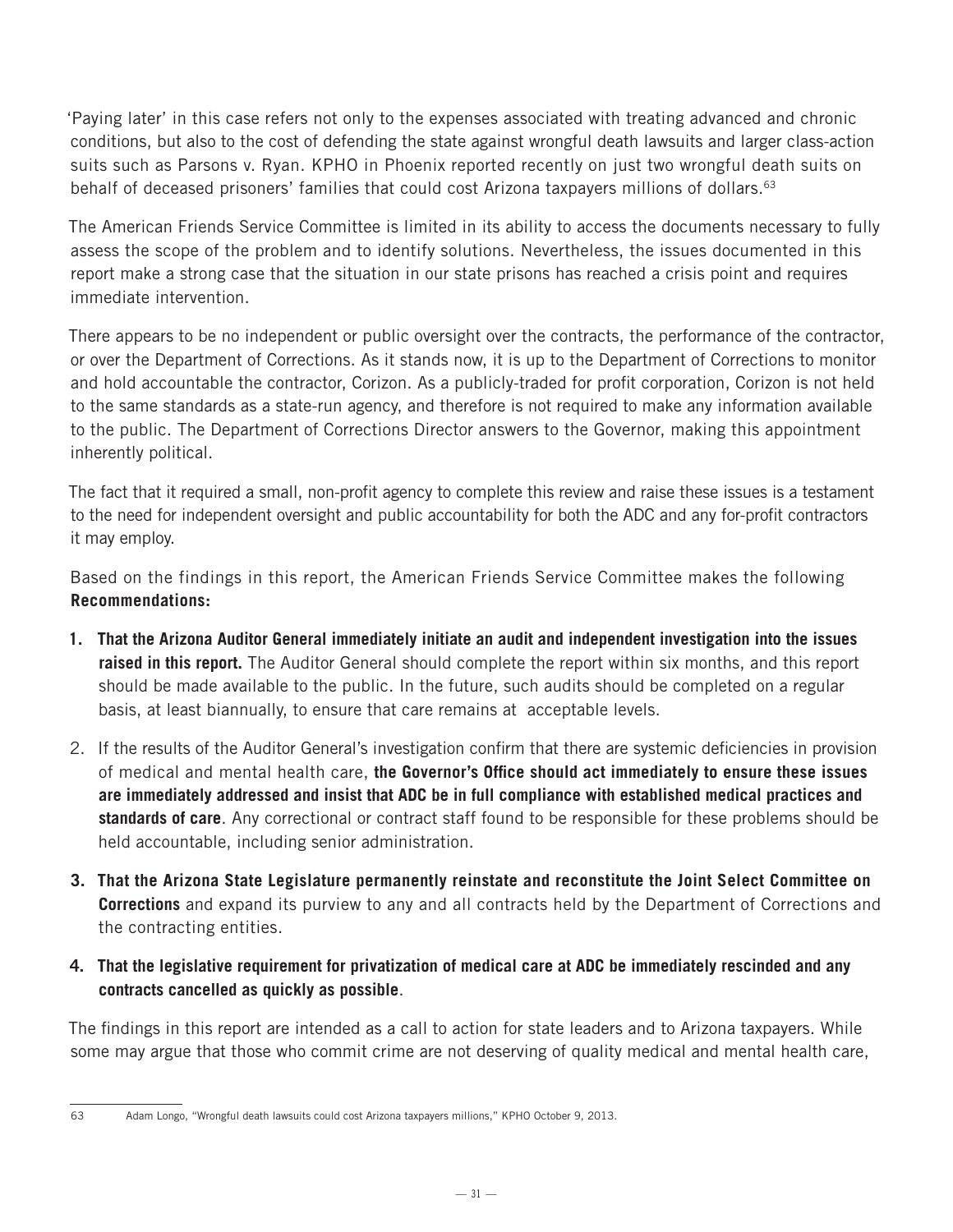the Constitution of the United States says otherwise. Governments and societies who choose to imprison their citizens then become responsible for their wellbeing.

While our society's prevailing "throw away the key" attitude would have us forget about those serving time behind bars, the reality is that over 90% of prisoners come home. It is in the public's interest to ensure that they return to our communities healthy, mentally sound, and able to reintegrate and become productive citizens once again.